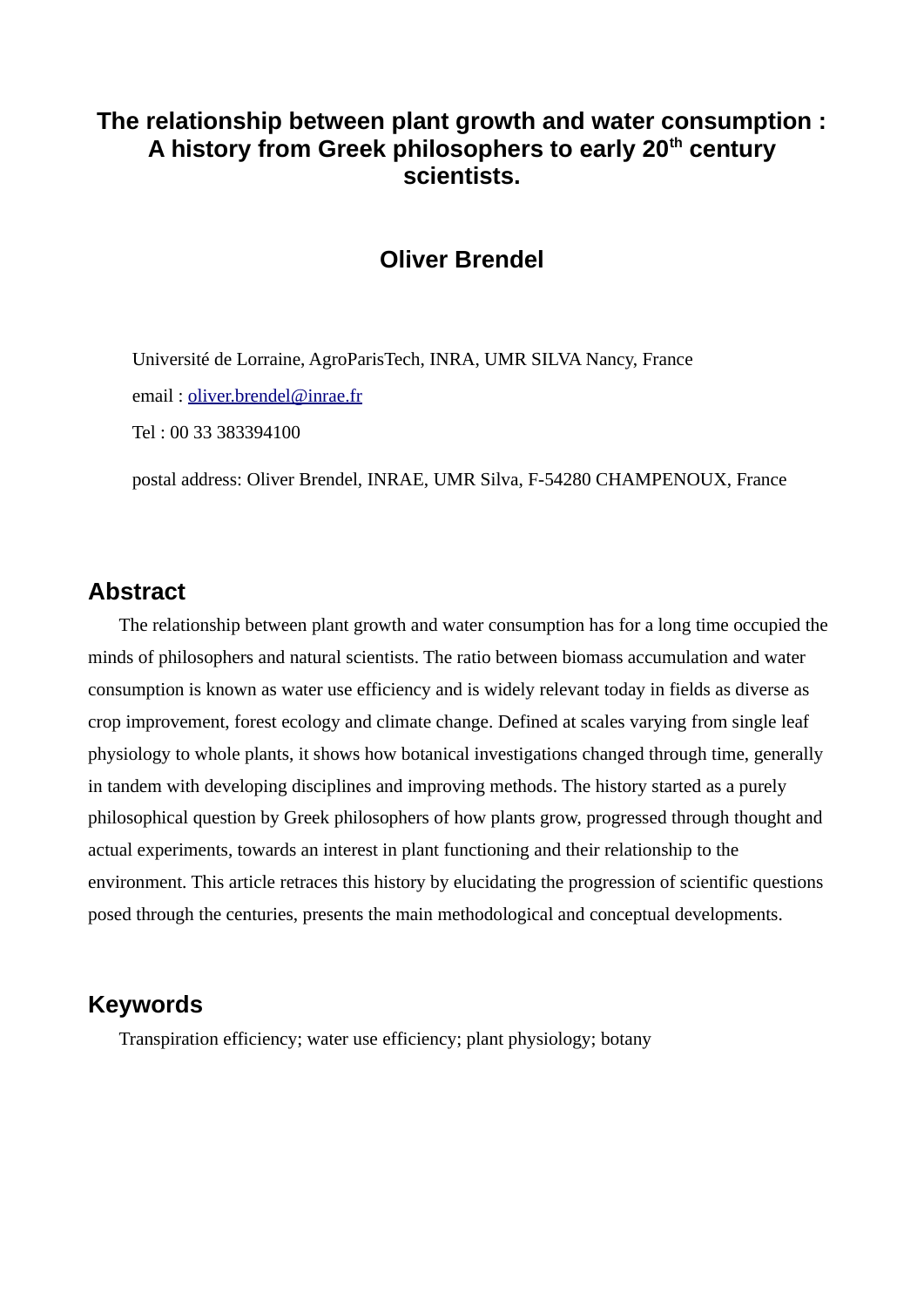#### **Introduction**

The ratio of biomass accumulation per unit water consumption is known today as water use efficiency (WUE) and is widely relevant to agriculture (e.g. Vadez et al. 2014; Tallec et al.; Blum 2009), to forest ecology (e.g. Linares and Camarero 2012; Lévesque et al. 2014), and in the context of global climate change (e.g., Cernusak et al. 2019). This ratio can be defined at various levels, from the physiological functioning of a leaf to the whole plant and at the ecosystem level. The main subject of this historical review is at the whole plant level. It can be simply measured by quantifying the amount of water given to a plant and the plant's increase in biomass during the experiment. The ratio of biomass produced divided by the cumulative water lost during growth is termed whole plant transpiration efficiency (TE= biomass produced /water lost). Historically, the ratio has also been calculated in its inverted form (water lost / biomass produced) and various terms have been used to denote these ratios (see Box 1). As knowledge, concepts and technology advanced, it became desirable to measure TE also at the leaf level. Some history of the technological advances and their use at the whole leaf level are included here. Establishing historical precedence for scientific discoveries was made more difficult by the availability of historic written evidence. Also, toward the beginning of the 20th century, publications became too numerous to allow a comprehensive review. Because the author's professional interests are in tree ecology, the bibliography from the 20th century on is biased toward trees.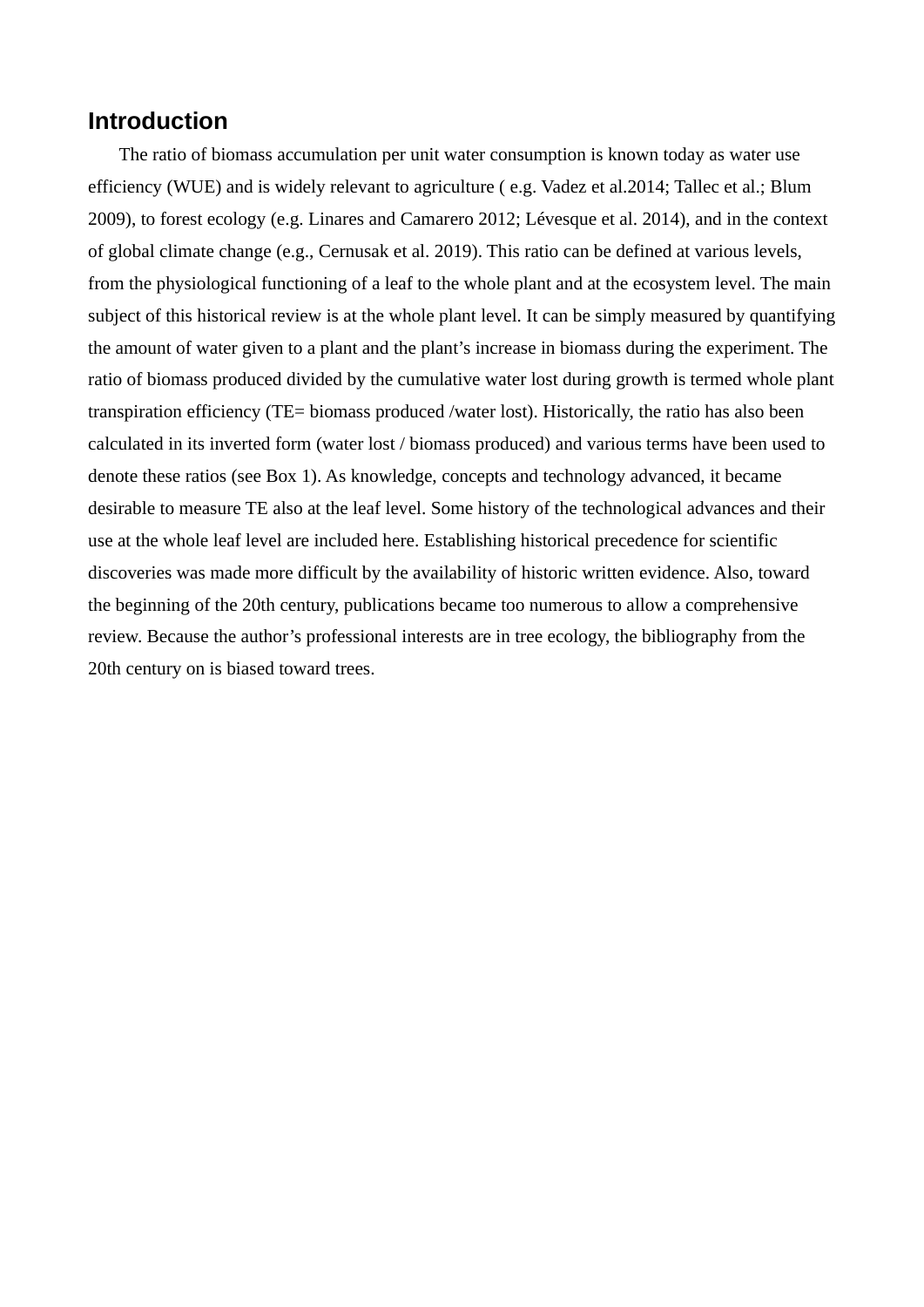### **Box 1 : Short history of names for TE**

- Hellriegel (1883) called the ratio of transpiration divided by the amount of dry plant biomass produced "relative Verdunstungsgrösse" which translates into English as "**relative transpiration**".
- Leather (1910) defined the "**transpiration ratio**" as the water transpired divided by the weight of dry plant produced.
- Kearney and Shantz (1911) defined the plant's "**water requirement**" as the quantity of water comsumed per pound of dry matter, a term widely used in the first half of the 20<sup>th</sup> century.
- Maximov (1929) first introduced the term "**efficiency of transpiration**" to mean biomass produced divided by the amount of water used.
- In the 1940's several authors started using "**efficiency of water use**" (Roeser 1940; Thornthwaite 1947)
- In the late 1940's and early 1950's the term **"water use efficiency"** came into common use (e.g. Hobart and Harris 1946; Dreibelbis and Harrold 1958; P. Brown and Shrader 1959) as plant dry biomass produced divided by water used.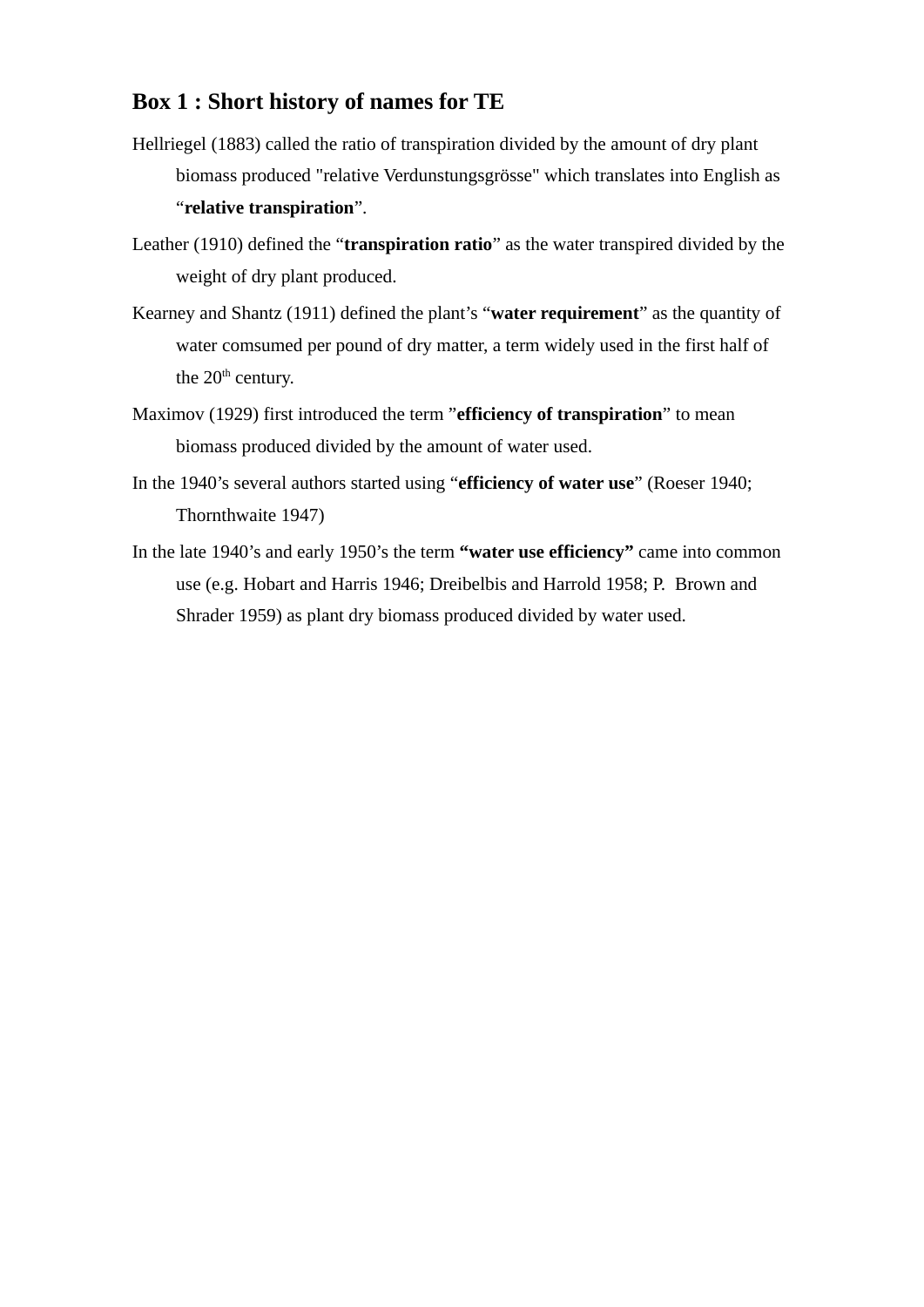### **I) What is plant matter made off ?**

Various Greek philosophers were interested in how substances can change from one thing into another. Thales (624 – c. 546 BC) thought that all things come from water, whereas Anaximenes argued that "penuma" (air) should be the basis of all things (Egerton 2001a). These assertions were the basis of more than 2000 years of philosophical dispute.

In "De Causis Plantarum", Theophrastos (371-287 BC) assumed that plants draw nutrition, which consisted of varying amounts of the four elementary humours, from the earth through their roots (Morton 1981). Some centuries later, in a Christian work translated in 400 AD from Greek into Latin and known as "pseudo-Clement's Recognitions", an apparent thought experiment was described to " prove that nothing is supplied to seeds from the substance of the earth, but that they are entirely derived from the element of water and the spirit (spiritus) that is in it » (Egerton 2004c). This thought experiment revealed a small amount of progress in scientific thinking because the question was posed more precisely than before. It stood out at a time when botany mainly consisted of naming plants and "theoretical botany effectually went out of existence" (Morton 1981). The author of this thought experiment, described in "pseudo-Clement's Recognitions", suggested putting earth into big barrels, growing herbaceous plants in it for several years, then harvesting them and weighing them. His hypothesis was that the weight of the earth would not have changed, and the author used this as an argument that the vegetation biomass could have come only from water.

It appears that the question of how plant matter is produced, was not pursued in Roman or Arabic writings, which were more concerned with agricultural (the former) and medical (the latter) aspects of plant sciences. (Egerton 2001c; 2002). Not until the high middle ages was a renewed interest shown in plant growth. Adelard of Bath, a 12th century AD English natural philosopher, devoted the first four chapters of "Quaestiones Naturales" (c. 1130-1140; Morton 1981) to the question of what plant matter is made of. He argued, within the concepts of the four elements theory, « by just as much as water differs from earth, by so much does it afford less nourishment to roots, I mean than earth does », clearly being in favour of earth as the source for plant nourishment. His arguments were only theoretical and speculative.

A major step occurred in botanical sciences between the 15th and 16th centuries; scholars began making experiments to test antique and medieval hypotheses against observations in nature (Egerton 2003). In the mid-15th century, and probably related to the translation and printing of the botanical books by Theophrastus (Morton 1981), the thought experiment from "Recognitions..." was taken up by Nicholas of Cusa in the fourth part of his "Idiota de mente", "De staticis experiments". At a time that the naming of plants for pharmacology was the major interest of savants, he proposed experimental investigations. Nicholas of Cusa described the same thought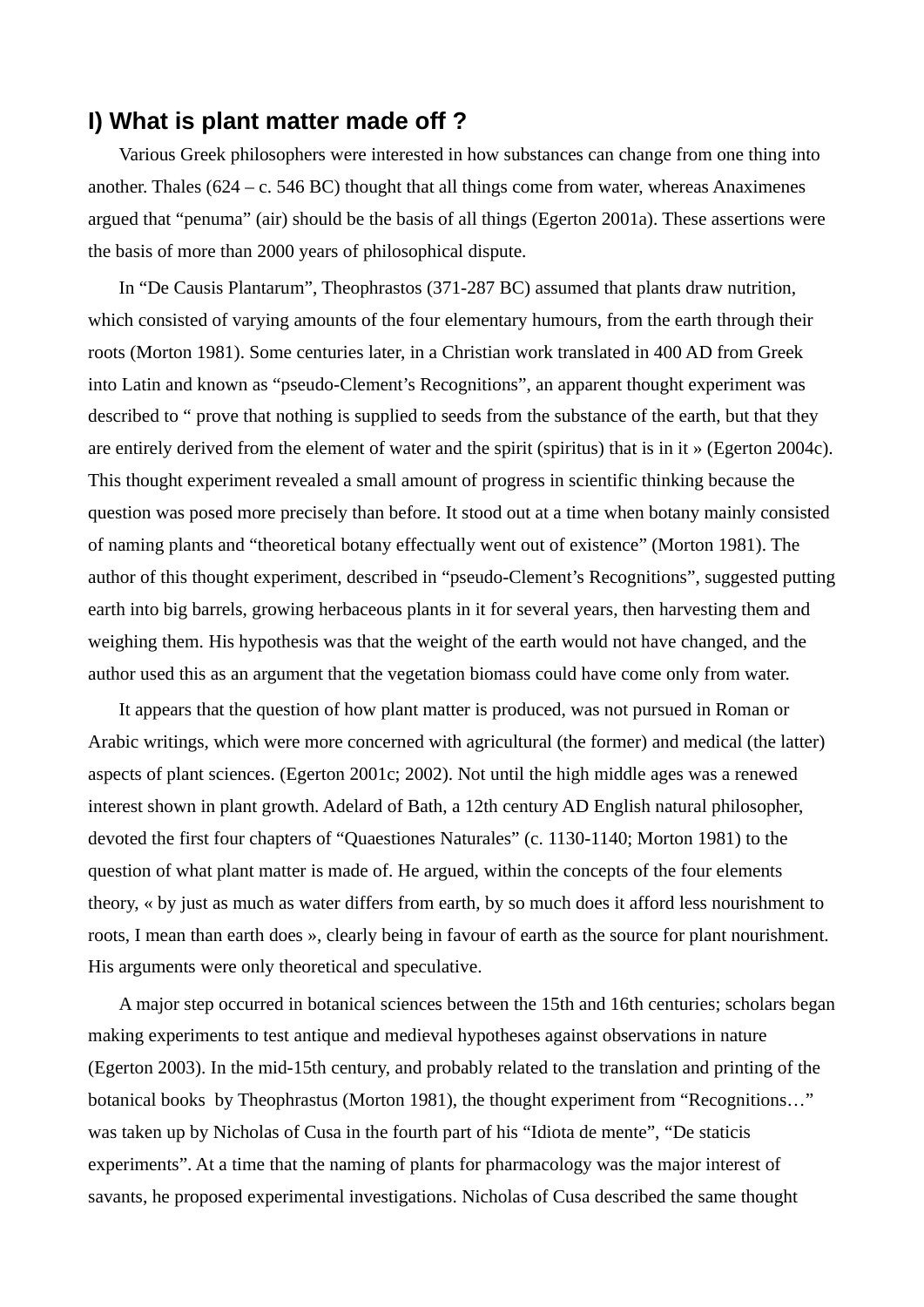experiment as did pseudo-Clement's Recognitions; he concluded similarly that "the collected herbs have weight mainly from water" (1450; translation into English by Hopkins 1996). Cusa additionally suggested that the plants should be burned at the end of the experiment and the ash weight be taken into account. It is not clear whether the thought experiment was ever physically done.

In the  $16<sup>th</sup>$  century, botanical science began to separate from medical sciences, with the establishment of lectureships in universities (e.g. Padua in 1533) and the establishment of botanical gardens (Egerton 2003). The bases existed for advancing science in the 17th century of Enlightenment. Francis Bacon, an influential philosopher of his time, conducted a series of plant growth experiments which are reported in his "de Augmentis Scientiarum" (1623; Spedding et al. 1900). Bacon discovered that some plants sprouted more quickly in water than in soil (Egerton 2004b). He concluded that "for nourishment the water is almost all in all, and that the earth doth but keep the plant upright, and save it from over-heat and over-cold" (Hershey 2003), thus still upholding the theory proposed by Thales and Nicholas of Cusa. In "The History of the Propagation and Improvement of Vegetables", Robert Sharrock (1660) reported that some plants both rooted and grew entirely in water. Although he noted different amounts of transpiration over time, he did not discuss this in relation to plant growth.

In 1662 Johannes Baptista van Helmont published his now-famous willow experiments (van Helmont 1662). This maybe the fist report of an experiment that was based on the thought experiment of Nicholas of Cusa (Hershey 2003) with the minor differences of beginning with dried soil and not using herbaceous plants, but rather a willow tree. After weighing this soil, he irrigated it with rain water and planted the weighed stem of a willow tree. The experiment ran for five years. At the end, the tree was weighed again, as was the dried soil. He found the soil weighed about two ounces less than at the beginning of the experiment, whereas 164 pounds of wood, bark and roots were produced. He concluded that the organic matter could only have come out of the water. Helmont was unaware of the existence of carbon dioxide, but he did know of "gas sylvestre". He also knew that burning oak charcoal would produce nearly the same amount of gas sylvestre and ash. However he did not connect this information with the plant growth he had observed (Hershey 2003). Robert Boyle published similar experiments in "The sceptical Chymist" (Boyle 1661). Boyle claimed that he had done his experiments before he knew of Helmont's (Egerton 2004c), although he discussed Helmont's results and arguments in detail in his book. Boyle doubted the direct transformation of water into plant matter. He admitted, however, that it might be possible that other substances contained in the water could generate new matter (Boyle 1661). In the 1660's, Edme Mariotte also criticised van Helmont's theory that water alone constituted the only element to produce plant matter. He thought similarly to Boyle that elements in the water could contribute to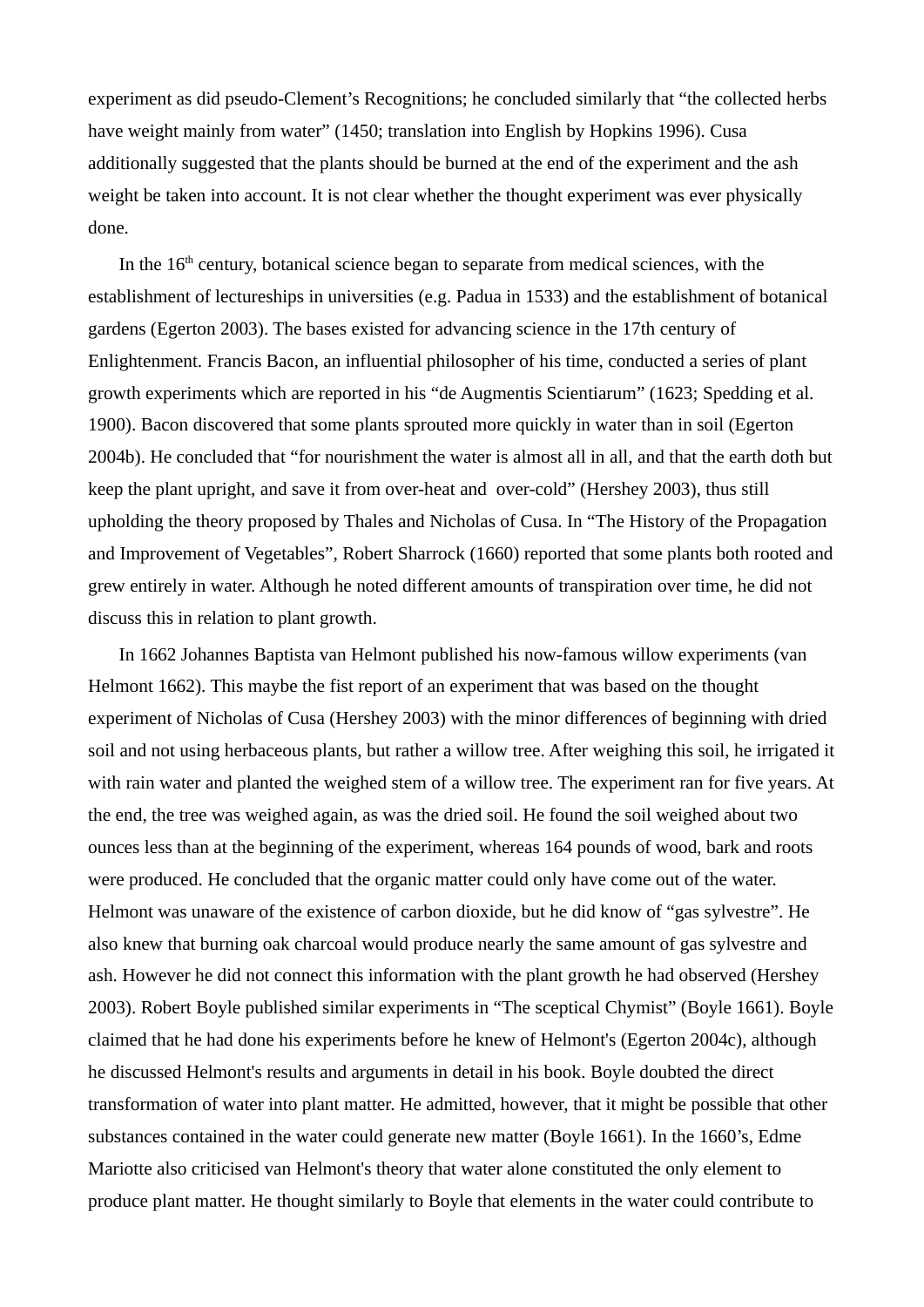the plant matter. He also showed that nitrogen compounds were important for plant growth (Bugler 1950).

John Woodward, in his "Some Thoughts and Experiments Concerning Vegetation" (Woodward 1699) again took up the question of what comprised the source of plant growth. Woodward criticised Helmont's and Boyle's experiments, mainly on the precision of weighing the dry soil before and after the experiment, but also the contamination of the irrigation water by terrestrial vegetable or mineral matter. Consequently, he developed a series of hydroponics experiments, where by growing plants in sealed vials, in different types of water and weighing them regularly over the same time period, he could calculate how much biomass was gained over a set time period. He was able to draw a series of conclusions from these experiments by calculating the ratio of water lost to plant mass gained in the same period of time, thereby calculating the inverse of transpiration efficiency. **This was probably the first time that the inverse of transpiration efficiency was calculated using experimental data**. He showed that 50 to 700 times as much water was lost than biomass gained. He also reported that plants grown in water containing more terrestrial matter grew more and with less water consumed. From these observations, he concluded that water serves only as a vehicle for the terrestrial matter that forms vegetables and that vegetable matter is not formed out of water. He is still remembered more for his geological publications (Porter 1979) than for his contributions to botany (Stanhill 1986).

In his "history of ecology" series, Egerton (2004c) nicely sums this period thusly: "each of these authors (Bacon, Boyle, Helmont, Sharrock) built upon the work of his predecessors and improved somewhat the understanding of plant growth and how to study it. However, they still fell short of a basic understanding of plant growth. Before that could be achieved, chemists would have to identify the gases in the air.". This series of studies shows that from the end of the  $17<sup>th</sup>$  century onwards, experiments replaced speculation (Morton 1981), in botany many as well as is many other areas of science.

From the end of the 17th century, the question of how plants grow was still unresolved, although it was known that nutrients were conducted from the roots in the ascending sap to the leaves, and a vague idea of photosynthesis was beginning to develop. A major improvement in the understanding of how transpiration and its variations work, was the discovery of cells by Robert Hooke towards the middle of the  $17<sup>th</sup>$  century (Egerton 2005), and subsequently the discovery of stomata on leaf surfaces. One of the first to describe stomata may have been Malpighii in this "Anatomy of Plants" (Malpighii 1675; Möbius 1901). Based on Malpighii's and Grew's (1682) studies, John Ray suggested in his "Historia Plantarum" (Ray 1686) that the apertures in the leaves, when open, would give off either breath or liquid. Ray may have been the first to have connected stomata with transpiration. He also suggested that the loss of water by evaporation is compensated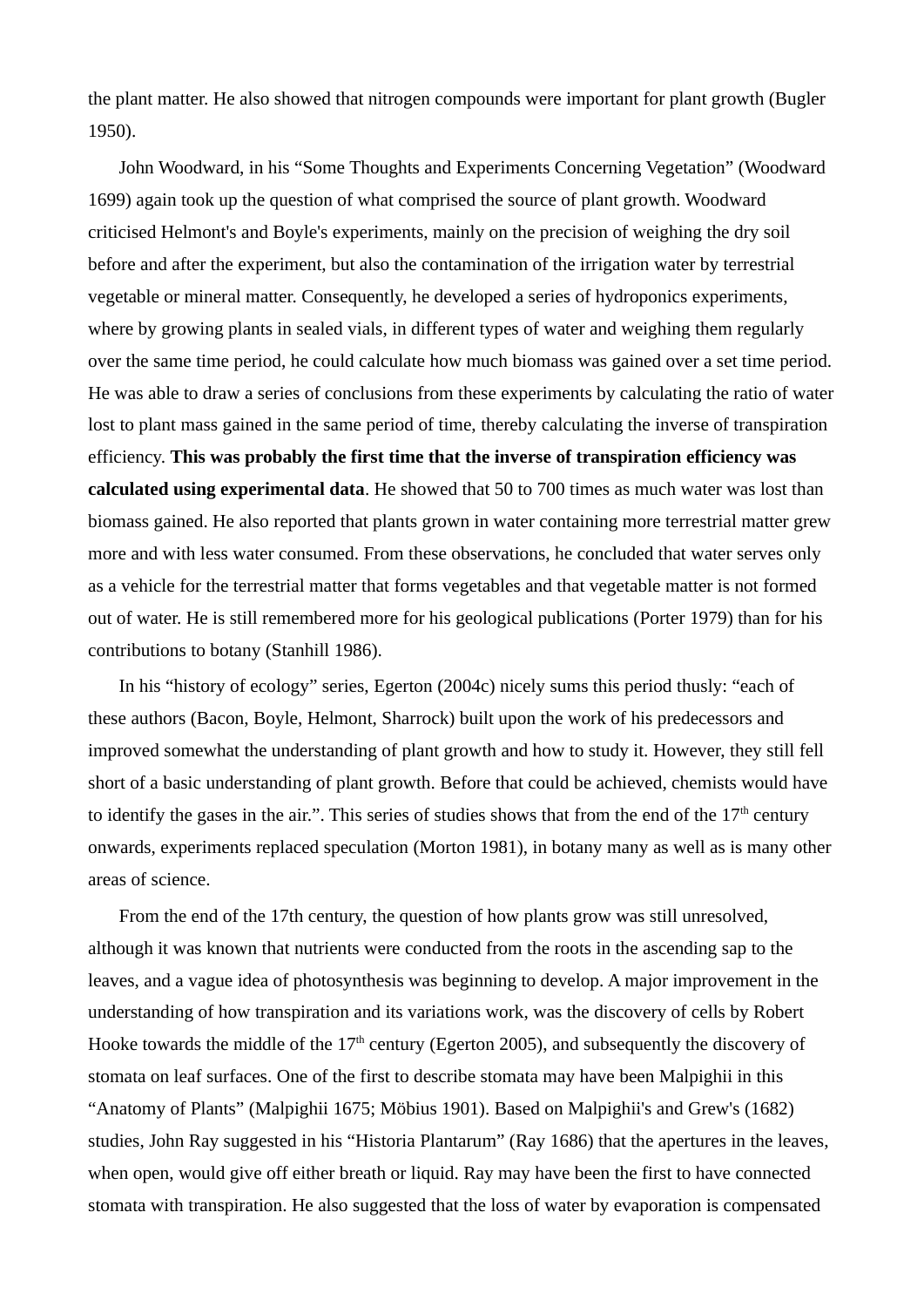constantly by water from the stem and thus, transpiration results from a constant water flux. He also observed that sap ascends the stems of trees in sap-bearing vessels, which do not contain valves. He did, however, admit that it cannot be capillary forces that make water go up tall trees.

Ideas on photosynthesis developed slowly from the middle of the  $17<sup>th</sup>$  century onward. Malpighii (1675) suggested that leaves produce ("concoct and prepare") the food of plants and from leaves this food passes to all parts of the plant. Similarly, Claude Perrault in his "Essais de Physique" (Perrault 1680) defended the hypothesis that the root act as the mouth of the plant and that the leaves serve to prepare the food arriving with the sap from the root so that it can be used in the rest of the plant. John Ray in "History Plantarum" (Ray 1686) concurs with this, however adds in "The wisdom of God" (Ray 1691 in Lazenby 1995) that "not only that which ascends from the Root, but that which they take in from without, from the Dew, moist Air, and Rain.". He also thought that light could play a role in this preparation of the plant sap. At this time, most authors (Malpighi, Perrault, Mariotte, Ray) knew about the circulation of sap, up as well as down, and that leaves served somehow to transform the upcoming sap into food for the plant.

In 1770 Lavoisier published "Sur la nature de l'eau" ("On the nature of water", translation by the author) and reviewed the literature on the possibility of water changing into earths to nourish plants. Lavoisier cited the Van Helmont experiment and later works which tested Van Helmont's idea by growing plants in water (e.g. Boyle, however he did not cite Woodward). He was critical of the idea that it could be a transformation of water that would constitute plant material. This was based mainly on experiments by himself and others, showing even distilled water would contain traces of "soil". However, he also defended the idea, based mainly on Charles Bonnet's observations, that leaves absorb vapours from the atmosphere that contribute to plant growth.

Helmont had coined the term "gaz" in the mid  $17<sup>th</sup>$  century and had been able to distinguish different gazes from air (Egerton 2004a). It was only in the middle of the  $18<sup>th</sup>$  century that gases were studied in the laboratory and several observations by different researchers would finally lead to an understanding of respiration and photosynthesis (Tomic, Cussenot, and Dreyer 2005). Richard Bradley seems to be one of the first to clearly state (in letters from 1721 to 1724) that plant nourishment can be drawn from the air. Hales (1727) agreed with this theory, which was not yet widely accepted (Morton 1981), and suggested that light might be involved, which helped to pave the way for the discovery of photosynthesis. Charles Bonnet (1754) made an important observation, i.e. branches with leaves that were submerged under water would produce air bubbles on their surfaces when sunlight shone on them. He further observed that this was not the case in degassed water, and also that bubbles would appear more rapidly when he saturated the water with air. This further suggested that light was involved. Black (1756) was able to identify carbon dioxide (which he called 'fixed air') using a lime water precipitation test. He demonstrated that this 'fixed air' did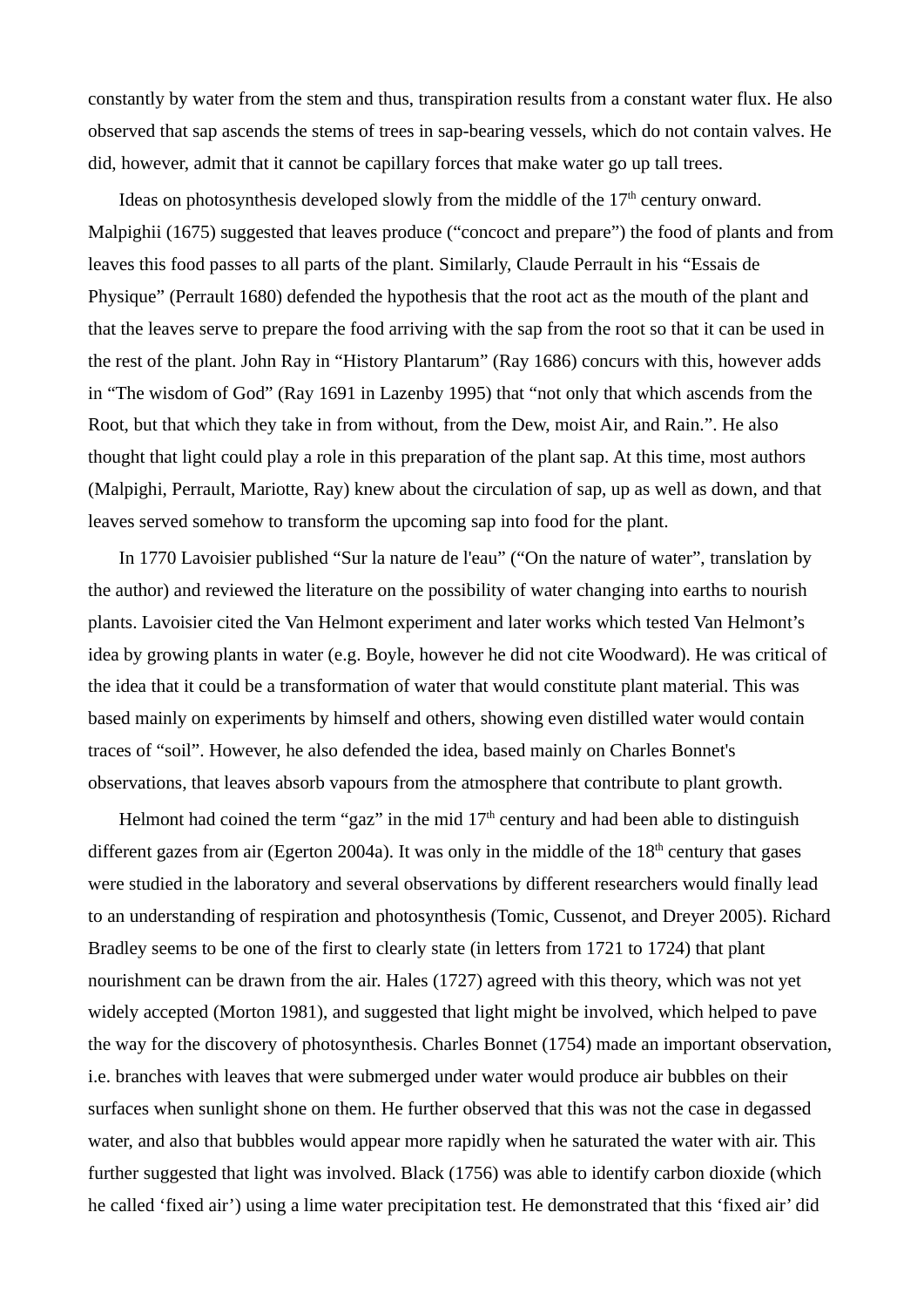not support animal life or a candle flame (Egerton 2008). Tomic, Cussenot, and Dreyer (2005) present nicely the steps leading up to the term photosynthesis. This began with Priestley (1775) demonstrating that the air given off by animals and by plants were not the same, Ingen-Housz (1779) observed the important role of light, and the dispute between Senebier and Ingen-Housz from 1783 to 1789, resolved more clearly the functions of carbon dioxide emission (respiration) and absorption (photosynthesis). Based on these results and his own, very detailed observations, De Saussures reported in 1804 that the carbon necessary for plant growth is absorbed mainly by green leaves from atmospheric carbon dioxide and he estimated that the largest part of the accumulated dry matter of plants is made of this carbon. **Thus, the dispute of what the plant matter is made of and began in antique Greece, was resolved at the end of the 18th century**.

### **II) How much water do plants need to grow ?**

The late  $18<sup>th</sup>$  century was the beginning of applied agricultural science and the rise of plant physiology(Morton 1981). Work continued on transpiration and stomata, with a large number of experiments, reviewed by (Burgerstein 1887; 1889). Unger published in 1862 a major review article covering such subjects as: the relationship of transpiration to temperature and humidity; daily cycles, including night; differences in adaxial and abaxial leaf surfaces; the impact on transpiration of type, number, size and distribution of stomata; the structure of the epidermis (cell layers, cuticle, hairs, and wax); development of the mesophyll; size of intercellular spaces and cell turgor; and the impact of plant transpiration on the atmosphere (Unger 1862). Scientists started to reflect on the interaction of plants, or more specifically their leaves, with their environment, and experimentation included the responses of stomata to light quantity (Moldenhawer 1812) and quality (Daubeny 1836). Based on inconsistent observations by e.g. Banks, Moldenhower and Amici, advances were also made on the functioning of stomata (Mohl 1856). However, progress was mainly based on a comment in von Schleiden (1849), that the state of the stomata would be the result of the water in or outflow of the pore-cells (called "Schliesszellen") and he showed experimentally that stomata close when the pore-cells lose water. As knowledge of transpiration, stomatal opening and their dependence on environmental variables increased, new questions arose about the water consumption of plants.

Another milestone along the way to understanding the transpiration of plants in the 19th century was the publication by Sir John Bennet Lawes (1850) "Experimental investigation into the amount of water given off by plants during their growth; especially in relation to the fixation and source of their various constituents". He described experiments on wheat, barley, beans, peas, and clover using differently fertilised soils. He observed increased evapotranspiration with higher temperatures during the growing season, and asked whether "this increased passage of water through the plants,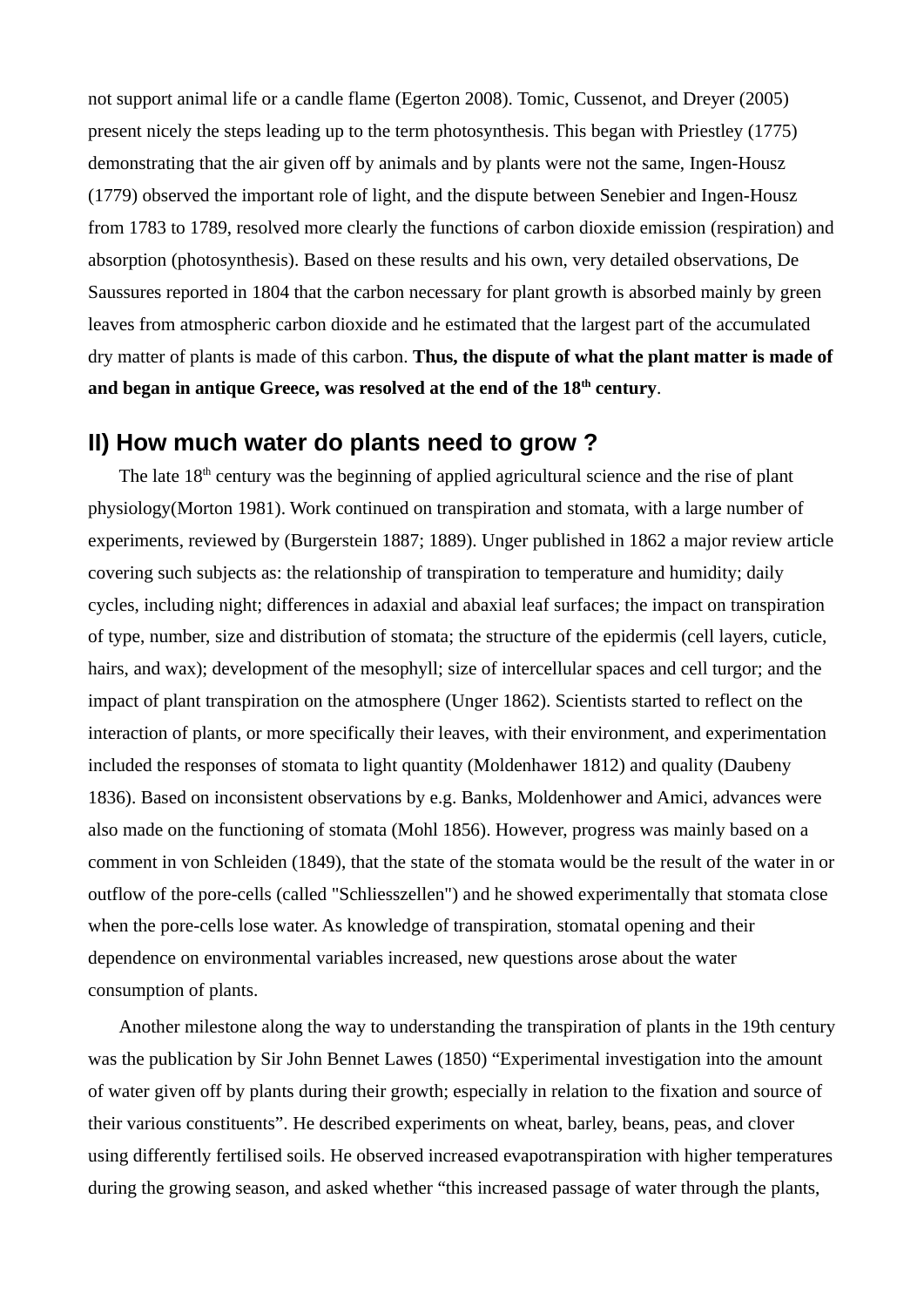carrying with it in its course many important materials of growth from the soil, and probably also influencing the changes in the leaves of these, as well as of those derived from the atmosphere, will not be accompanied with an equivalently increased growth and development of the substance of the plant.". This was followed by an important discussion of the influence of temperature on evaporation and growth as well as the resultant ratio. He discussed in the introduction "the relationship of the water given off to the matter fixed in the plants", he gave his results in this ratio and in the inverse ratio, and applied these ratios to different scientific questions. The first ratio (transpired water divided by plant matter is the inverse of today's TE) was used to interpret his results in terms of water use compared to field available water and the latter's ratio (plant matter divided by transpired water, equivalent to today's TE), **was used to discuss his results in terms of functional differences among species.** From the observed functional differences, he concluded that there was "some definite relationship between the passage of water through the plants and the fixation in it of some of its constituents.". He was, thereby, introducing a new question about the link between dry matter accumulation and transpiration, which will be treated in the next chapter.

Toward the end of the 19<sup>th</sup> century, research interest started to include agricultural questions of water use. Marié-Davy (1869) measured transpiration (standardized by leaf surface) of over 30 plant species, including eight tree or shrub species as well as herbaceous and agricultural plants. He estimated transpiration per soil area, thereby establishing that a prairie would transpire more than trees. von Höhnel (1879) estimated long term transpiration of branches 15 tree species (standardized on leaf surface or leaf dry weight). He used this data of branch transpiration to upscale to whole trees and concluded that compared to agricultural plants, the amount of rain seemed sufficient for tree growth. Hellriegel (1871) had already similarly concluded for cereals in the Mark Brandenburg (Germany) region that rainfall would not be sufficient, as had Marié-Davy (1874) for wheat in the Paris (France) region. In parallel with these more quantitative interrogations about water use, from the mid 19<sup>th</sup> century, scientists started to ask more functional questions about the relationship between transpiration and dry matter accumulation, in a context of vigorous growth of botanical sciences and the complex relation between organisms and their environment (Morton 1981).

### **III) Are transpiration and dry matter accumulation linked**

Lawes (1850) had already reflected on a functional relationship between water flux and plant matter accumulation. In the following years there were several publications on the transpiration of trees, and although no transpiration efficiency was estimated, the understanding of tree transpiration advanced. Many comparative studies were published. Lawes (1851) on "Comparative evaporating properties of evergreen and deciduous trees" considering twelve different tree species. He provided measurements of the variation in transpiration with temperature and hygrometry data. With these he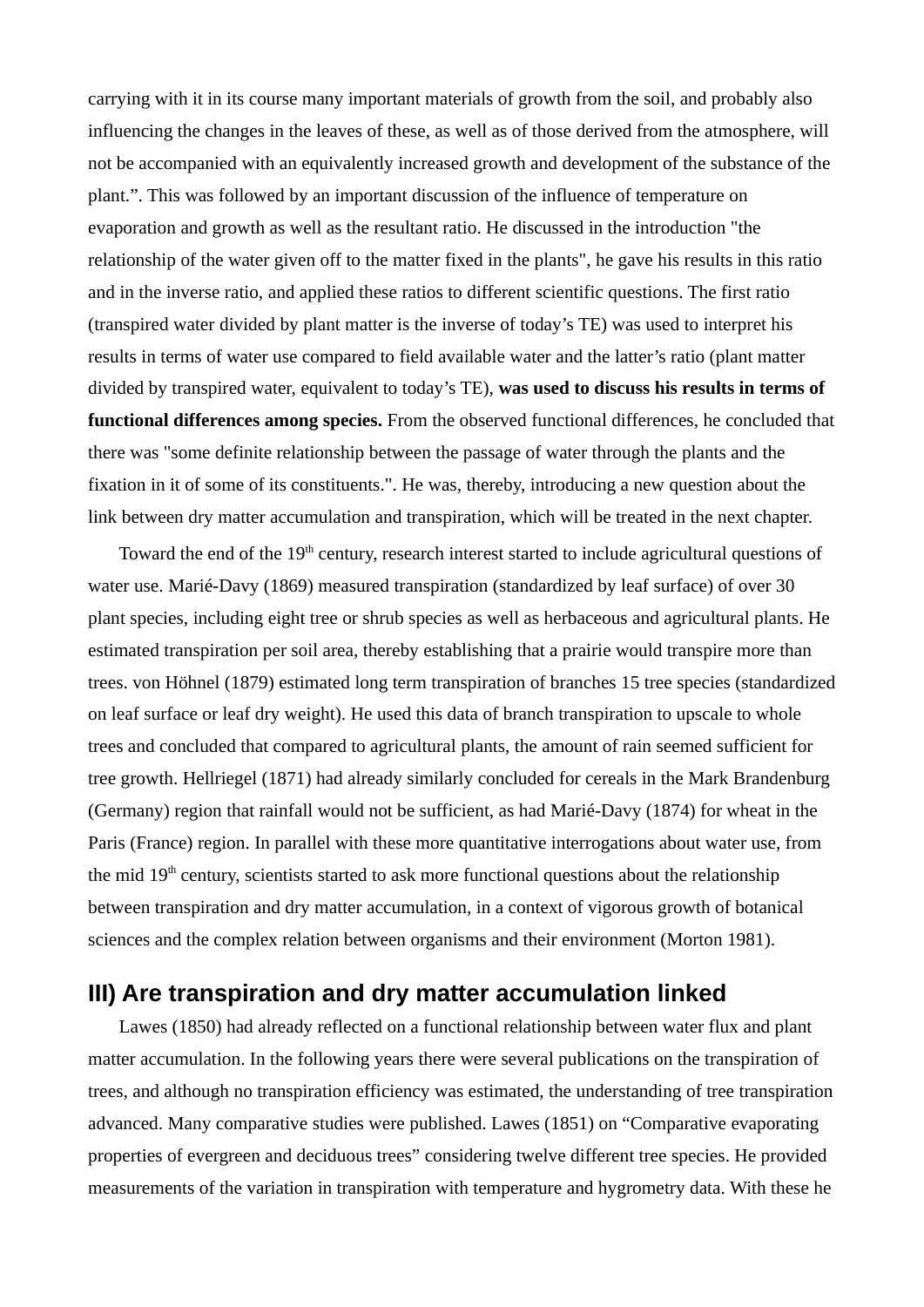concluded that, « evaporation is not a mere index of temperature but that it depends on vitality influenced by heat, light and other causes ». In the late  $19<sup>th</sup>$  century several researchers estimated and compared values of the ratio of transpiration and dry matter accumulation for different plants (Burgerstein 1887). With the growing evidence of variation in this ratio, scientists started to reflect on the relationship between transpiration and dry matter accumulation, aided by the development of new measurement techniques. **A major question was if there would be a tight coupling between transpiration and dry matter accumulation, resulting in a constant transpiration efficiency, or if variation could be observed**.

Dehérain (1869) studied evaporation and the decomposition of carbonic acid in leaves of wheat and barley. Using an ingenious apparatus, he was probably the first to directly measure evaporation of water in parallel with carbonic acid decomposition. He studied the effect of variously coloured light, and although he did not calculate the ratio between evaporation and carbonic acid decomposition, he did conclude that light of different colours had a similar effect on carbonic acid decomposition and on water evaporation from the leaves. His final conclusion was that "it is likely that there is existing between the two main functions of plants, evaporation and carbonic acid decomposition, a link, of which we need to determine its nature" (translation from the original French by the author). Several other scientists also commented on the relationship between transpiration and dry matter production. Fittbogen (1871) supposed, similarly to Lawes (1850) before him, but with more experimental evidence, that there should be a positive relationship between transpiration and production of dry matter. Dietrich (1872) supposed that this relationship would be linear, whereas Tschaplowitz (1878) introduced the idea that there should be an optimum transpiration at the maximum production of matter. Therefore, when the transpiration would increase over this optimum, this would lead to a decrease in assimilation rate. He was one of the first to suggest a non linear relationship between transpiration and assimilation. Sorauer in "Studies on evaporation" (1880) defended the hypothesis that transpiration was not only a physical phenomenon but was also physiological. He stated that "It is not possible as yet to study the plant internal processes which regulate the transpiration, however it is possible to quantify the relationship between dry-matter and transpiration" (translation from German by the author), suggesting thereby **TE as a means to advance the understanding of plant internal processes**. Sorauer was probably at the cutting edge of science of his time. He pointed out specifically that variability among plants of one species was due to genetics (German, "erbliche Anlagen") a startling and even daring assertion for his time. He asserted that for comparative studies, genetic variability needed to be minimized. To schieve this he used, when possible, seeds from the same mother-plant, grown in the same environmental conditions and a large number of repetitions. Using these protocols, he was probably one of the first to estimate TE on tree seedlings, showing that there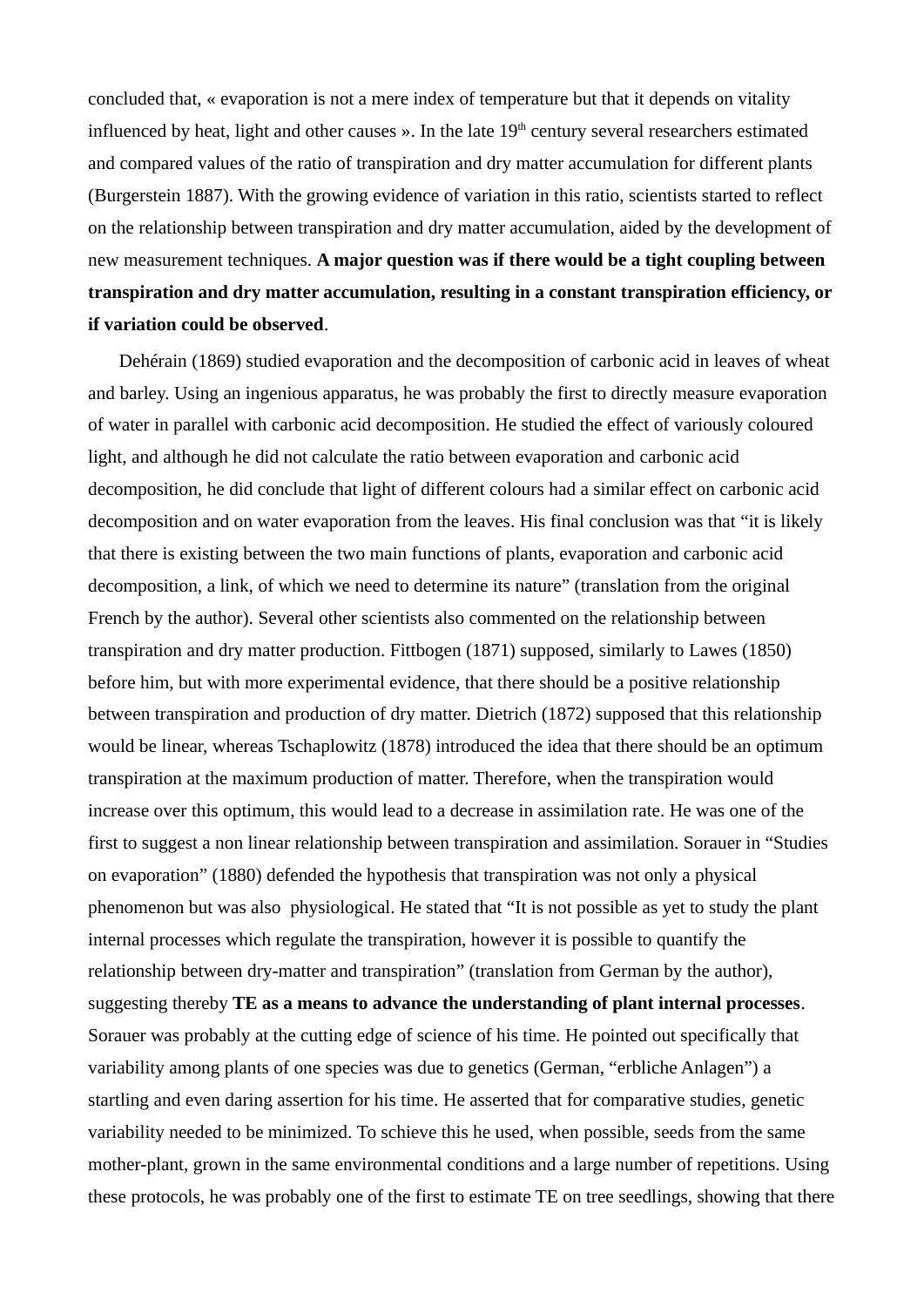was within species diversity in transpiration and growth, but that their ratio was more constant. He concluded from experiments on pear and apple trees that the pear trees used less water for the same biomass growth. He was able to go one step further and demonstrate that this difference was due to less transpiration per leaf area. By comparing different woody and herbaceous plants with different growth types, he postulated that when plants had a small leaf area combined with high transpiration, they had either a very strong growth increment, a higher dry matter percentage, or a larger root system. Overall he observed relationships between dry matter production and transpiration; he concluded that there must be some **regulation of the transpiration per unit leaf area by the cooccurring dry matter production**.

Hellriegel (1883) argued that one cannot estimate a constant ratio between transpiration and production as there were factors which influence each independently. He also commented that it might make sense to estimate mean values of transpiration for various agricultural plants, as this would be for practical and scientific value. He thought that the most logical standardisation would be by the mass of the dry matter produced during the same time period. He called this "relative Verdunstungsgrösse" which can be translated into English as "relative transpiration". He was probably one of the first to give a name to the ratio between, whole plant transpiration and dry matter production. He proposed a theory that for a long-term drought, plants would acclimate their morphology to decrease their "relative transpiration". He provided additional experimental evidence that barley had decreased in relative transpiration over as many as seven levels of soil water deficit, relative to field capacity. Using his own observations, he proposed that when calculating a mean "**relative transpiration**" for a single species, variation of transpiration should be minimised and that plants should be tested together only under optimal conditions. Hellriegel also concluded from his own observations that the reason for a species' preference for certain soil water conditions was not only to be found in their relative transpiration ratio. Hellriegel was thus probably one of the first scientists to point out that **the relationship between drought adaptation and "relative transpiration" might not be straight forward**.

Understanding how biomass and water loss were connected was studied by Iljin (1916) on a newly detailed level. He measured simultaneously water loss and carbon dioxide decomposition and reported his data as grams water lost per cc of carbon dioxide decomposed. He concluded from studying more than 20 plant species, that "...it is generally agreed that the rates of water loss and of CO2 assimilation are directly proportionate to stomatal aperture, and that consequently there exists a close connection between these two processes".

At the end of the  $19<sup>th</sup>$  century the ratio of transpiration versus dry matter accumulation was recognized as an important plant process, which **varied among and within species in a complex interaction of each component with the other and with environmental factors.**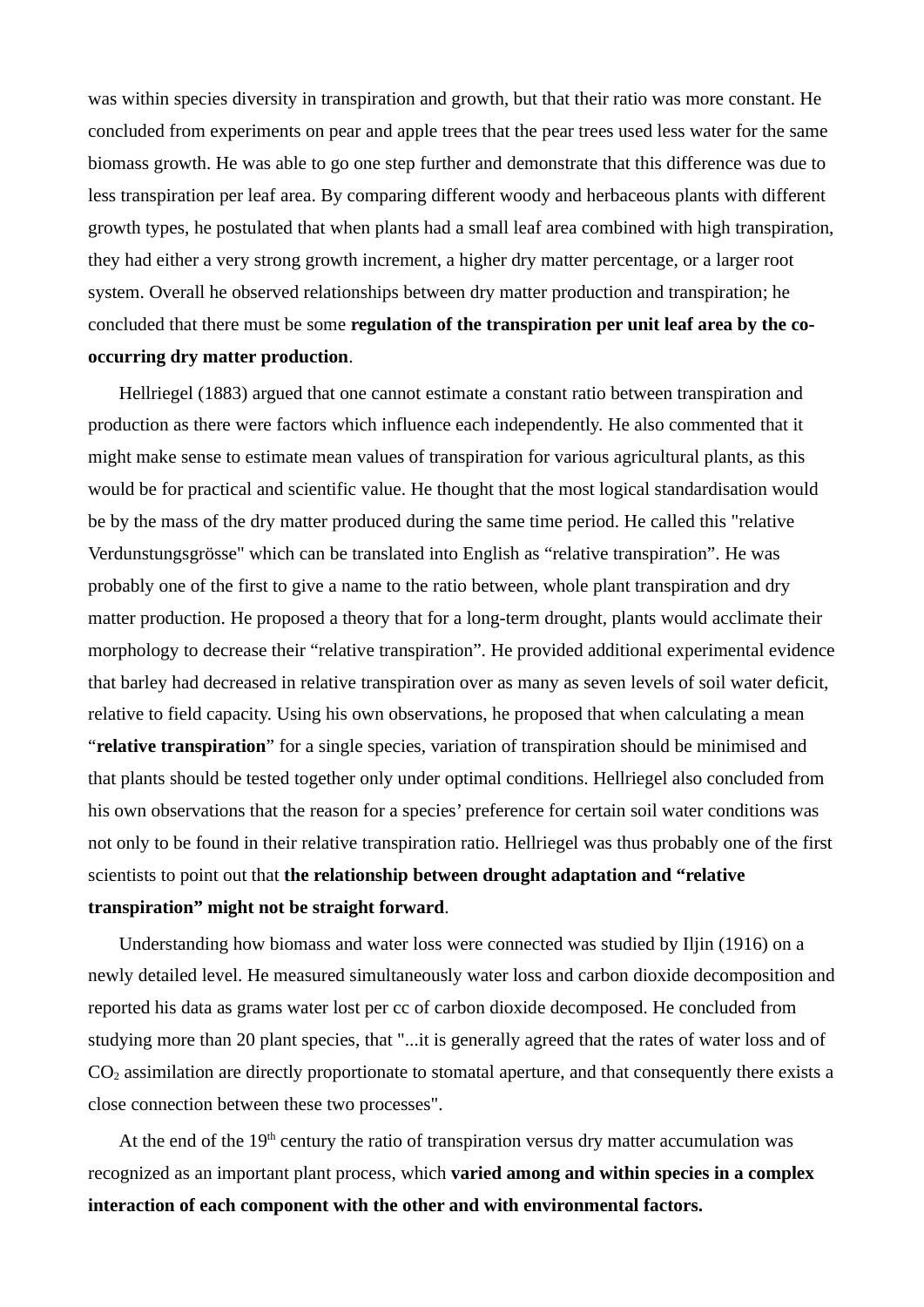## **IV) How do plants differ in water requirement and how do they respond to variations in environmental factors ?**

In the late 19th century several researchers estimated and compared values of the ratio of transpiration and dry matter accumulation for a range of cultivated plants (Fittbogen 1871; Dietrich 1872; Farsky 1877, cited in Burgerstein 1887), giving evidence of the growing interest of agricultural scientists. The number of studies of transpiration efficiency greatly increased, thereby driving a new standardisation in terminology. King (1889) studied the inverse of transpiration efficiency and described it as "the amount of water required for a ton of dry matter", and promulgated this terminology by using it in the titles of his publications between (1892 and 1895). Similarly Leather (1910) published « Water requirements of the crops of India », in which he defined the "**Transpiration ratio**" as "the water transpired to the weight of dry plant produced". The shift from a purely descriptive use of "water requirement" to a clearly defined one was provided by Kearney and Shantz (1911) as "… the degree to which a plant is economical in its use of water is expressed in its water requirement, or the total quantity of water which it expends in producing a pound of dry matter". This term "**water requirement**", is the inverse of the modern transpiration efficiency, and was used by a rapidly increasing number of publications which were published on the water use of crops in the early  $20<sup>th</sup>$  century. Montgomery (1911) may have been the first to use the term for a plant trait in "Methods of determining the water requirements of crops". In the now well known studies on "The water requirement of plants. I. Investigations in the Great Plains in 1910 and 1911.", Briggs and Shantz (1913a) measured the water requirement for 21 crop and weed species, sometimes for different varieties of the same crop and under controlled and field conditions. In the same year they reviewed the available literature on water requirement (Briggs and Shantz 1913b). They discussed in detail studies from 29 different authors, many of which had only published once or twice on this subject. A few researchers were notable for their number of publications on the water requirement of crop plants : King with 6 publications between 1889 and 1905, and Von Seelhorst with 9 publications between 1899 and 1907. The difference among species and the impact of environmental factors on water requirement was one of the main questions raised. Briggs and Shantz (1913b) compiled most of the comparative studies, increasing their data set to 31 different crop species. The largest contributions came from Hellriegel (1883; 10 species) and Leather (1911; 15 species). Kiesselbach (1916) also reviewed 59 publications " which had studied transpiration in relation to crop yield, based upon plants grown beyond the seedling stage" between 1850 – 1915. There were regular publications of original work from 1870s onwards, with more than per year from 1890 onwards. **These reviews and the increasing amount of newly published work per year, are evidence of the growing interest in the "water requirement" of plants as a trait of increasing importance in agricultural sciences.**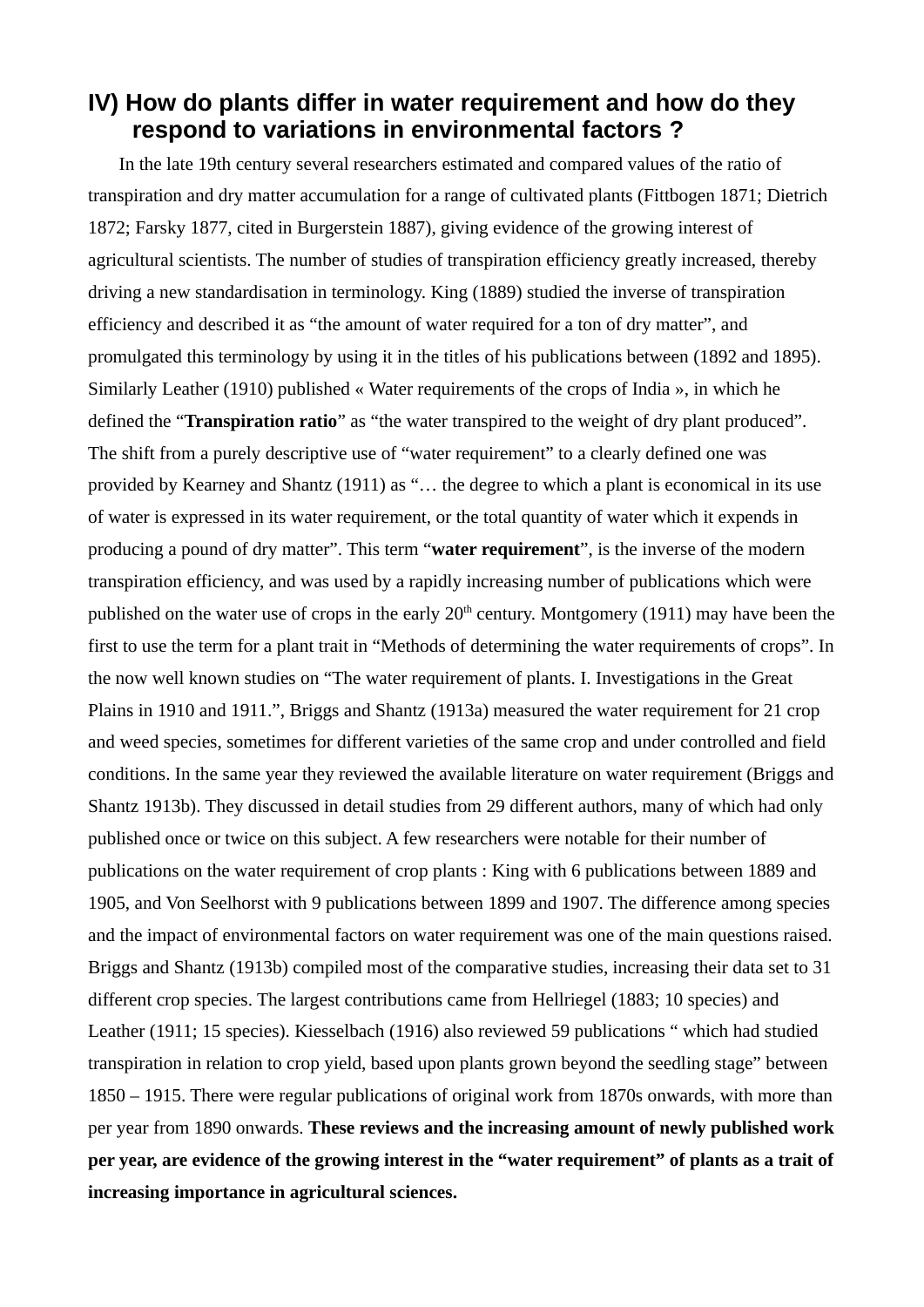With regard to species differences in water requirement among crops, Schröder (1895) found two groups, among seven cereals, which differed in water requirement by a factor of two. Millet, sorghum and maize were known to be drought resistant, and showed a lower water requirement than the remaining plants. These differences were confirmed by Kolkunov (1905; cited in Maximov 1929), Briggs and Shantz (1914), Briggs and Shantz (1917) and Shantz (1927). Millet, sorghum and maize are now known to use the C4 carbon pathway of photosynthesis.

With regard to external environmental influences on the plants, Briggs and Shantz (1913b) distinguished between soil, atmosphere and plant factors. Soil factors which were investigated were soil moisture content, soil type, cultivation, soil volume, soil temperature, effect of fertilizers in soil or water cultures and effect of previous crops. Weather factors considered were air temperature and humidity, shade and carbon dioxide content. Other factors studied in direct relationship to the plants were parasite attacks, relative leaf area, cutting frequency, defoliation, planting density, and the age of plants.

A critique of the term "water requirement" was not long in coming. Dachnowski (1914) wrote, "It is assumed by many writers that a definite and quantitative relation exists between transpiration and growth, and that hence the ratio of the weight of water absorbed and transpired by a plant during its growth to the green or dry substance produced is an adequate and simple measure of growth.", followed by an argument why this is **not** be the case.

#### **V) Why do plants differ in transpiration efficiency ?**

The adaptations of plants to dry environments was an important ecological topic at the beginning of the 20<sup>th</sup> century, as the discipline of "**physiological ecology**" (Iljin 1916; Moore 1924) began to develop. Iljin (1916) studied more than 20 different plant species *in situ* from different ecological locations, e.g., wet bottom soils and variously-facing slopes of ravines with different aspects. Iljin proposed that "the water requirements of the different species should be very different, and consequently the amounts of water available should differently affect their processes of life." Using his observations he was able to show that "… in no case was the water loss per unit of decomposed  $CO<sub>2</sub>$  found to be equal to or more in xerophytes than in mesophytes", thus suggesting a higher transpiration efficiency. He argued that mesophytes would have to close stomata "... in dry places in order to reduce evaporation, thus diminishing the rate of assimilation as well, whereas in the case of xerophytes, which are adapted to extreme conditions of existence, assimilation in similar circumstances proceeds actively" and then tried to confirm his hypothesis by transplanting mesophytes from wetter sites to the drier environment of xerophytes. Iljin showed experimentally that in all cases, a higher water requirement was measured for mesophytes transferred to a drier site compared to their original site and compared to xerophytes at the dry site. He interpreted his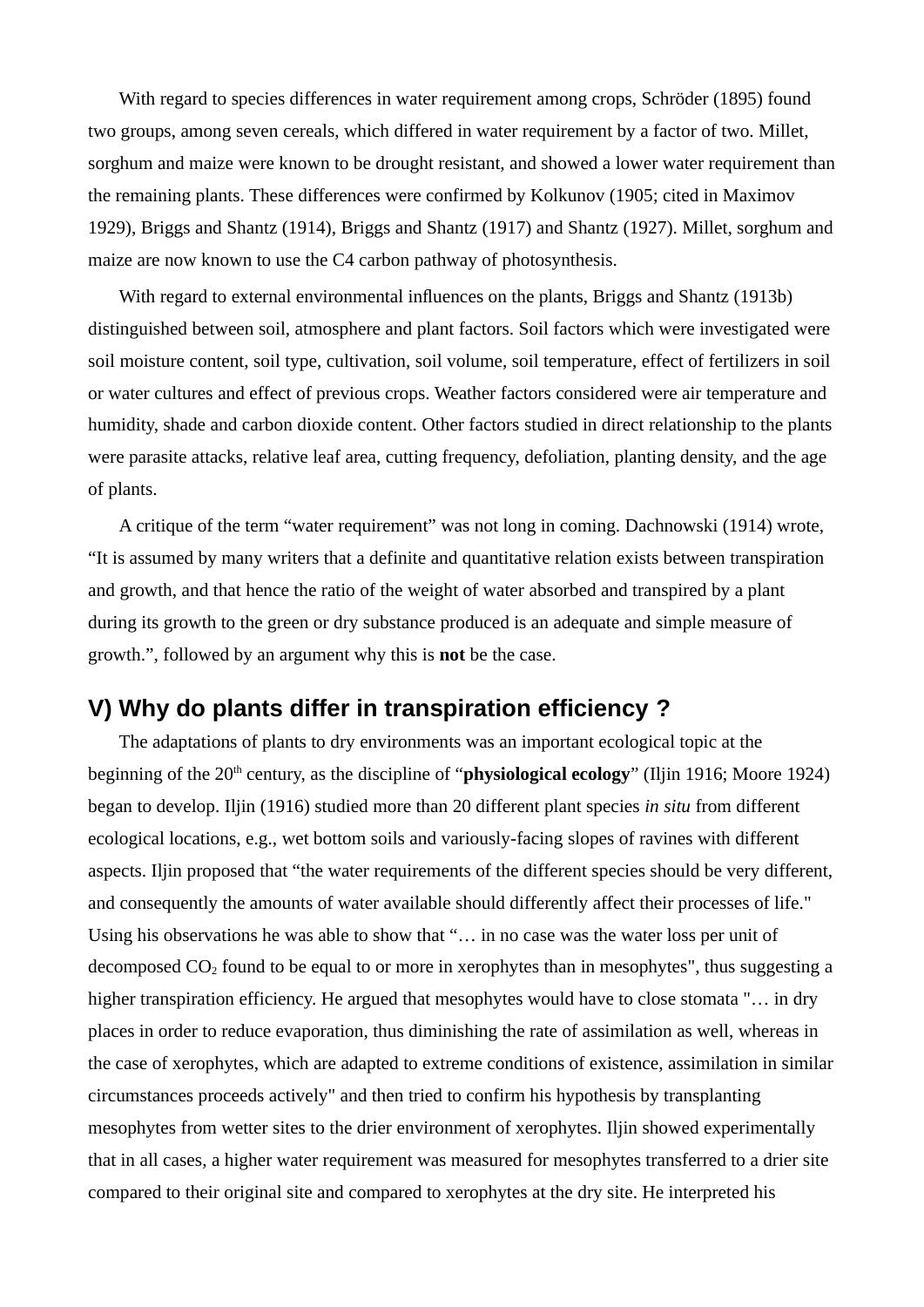observations as **« plants growing in dry places are adapted to a more economical consumption of water. »** He held this to be true for among- and within-species variation.

A milestone in forest "physiological ecology" was Bates' (1923) study of the physiological requirements of Rocky Mountain trees. Bates wrote that for foresters, knowledge of demands of tree seedlings for moisture, light, heat and soil fertility was important for planning reforestation. He started a large investigation of six forest tree species, combining field studies to describe ecosystems, with experiments in controlled environments in order to determine species differences in relative transpiration and other water-flow related traits. Bates concluded from the comparison among species, **that trees of low water requirement would be trees that have a superior control over their water supply**. He was however critical of a direct relationhsip between water requirement and drought resistance in trees. Moore (1924) comments that in correlating physiological measurements with the habitat characterisation of the species, Bates «... has opened new fields to forest investigations ». He also stressed that the result were counter-intuitive in that the most xerophytic species had the highest water requirement, whereas the most mesophytic species had the lowest water requirement.

A similar discrepancy was observed by Maximov (1929) in the chapter "Efficiency of transpiration" in his book "The Plant in relation to water". Maximov preferred "efficiency of transpiration" to "water requirement", arguing that the former would be more logically correct, because the determining processes (transpiration) should be in the denominator, which also would have the effect that "... an increase in the figure denoting the value of the ratio actually corresponds to an increase of the efficiency per unit of water used".

In his book, Maximov (1929) described experiments done at Tiflis Botanic garden by Maximov and Alexandrov (1917), where they studied local xerophytes for three years. They found xerophytes with a high efficiency of transpiration, particularly drought-resistant annuals. They also found that plants with a low efficiency of transpiration, particularly appeared to be the most typical semi-arid xerophytes. The mesophytes all displayed a medium efficiency. Maximov noted from other observations on the same plants that the "… majority of xerophytes with a low efficiency of water expenditure possess very extensive root systems, far exceeding in length the sub-aerial portions of the plant". He also observed that these plants showed a strong transpiration, and that this transpiration might constitute the "pump" which could draw water through such an extensive root system. He also observed that "members of the group of annual xerophytes with a high efficiency of transpiration are characterized by a relatively large leaf surface, which develops very rapidly". He argued that this would confer a high intensity of assimilation. From these observations he concluded a "lack of direct proportionality between efficiency of transpiration and the degree of drought resistance", but also that "**the magnitude of the efficiency of transpiration affords one of the**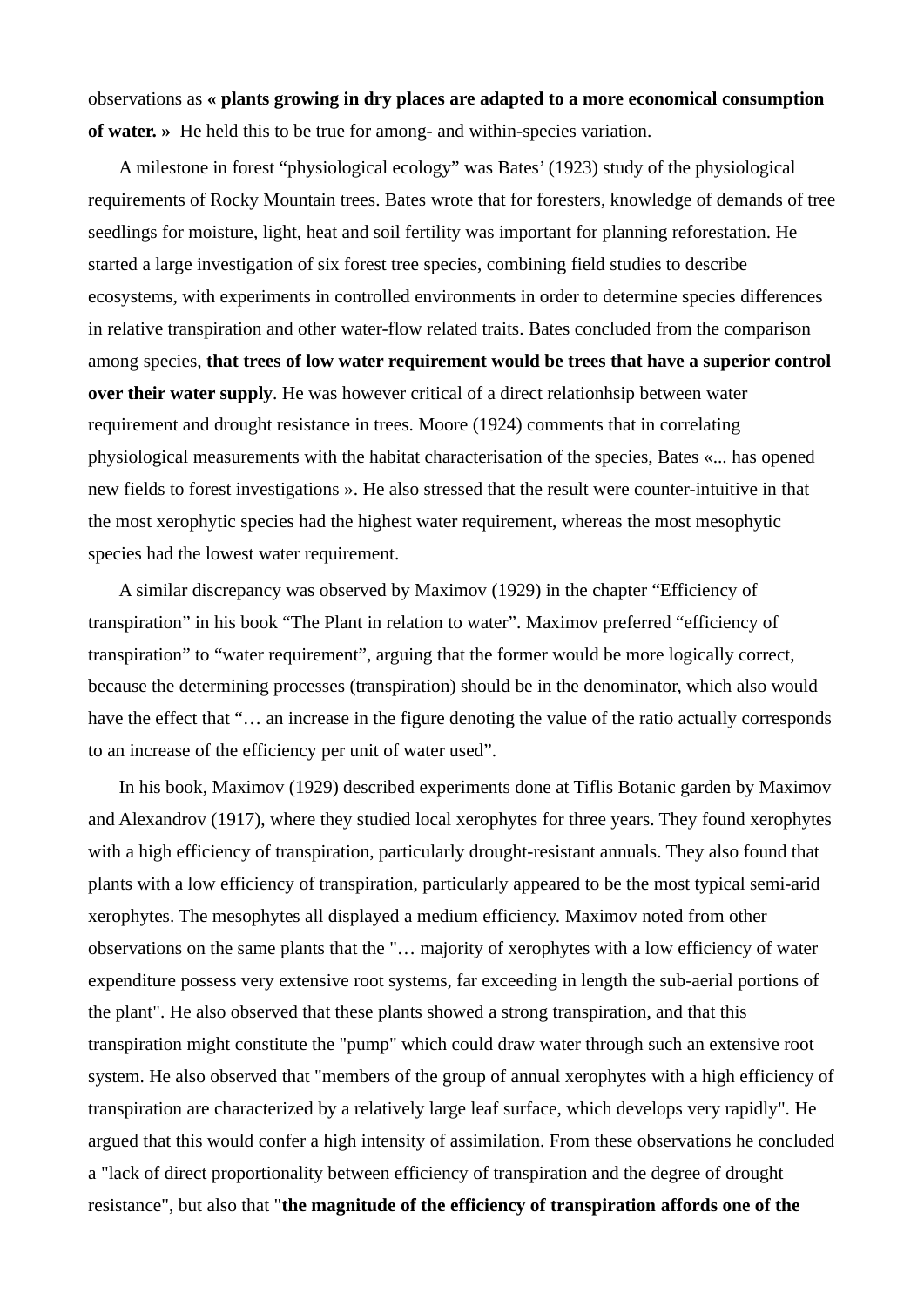**most satisfactory tests of the ecological status of a plant**". Maximov applied the ecological classification developed by Kearney and Shantz (1911), which they had based on plants of the arid and semi-arid regions of North-America : (1) drought-escaping with an annual growth cycle restricted to favourable conditions, (2) drought-evading, delay by various means the exhaustion of soil moisture, (3) drought-enduring, can wilt or dry but remains alive and (4) drought-resisting, can store a water supply. It should be noted that the ecological definitions behind these concepts have changed with time and are used slightly differently today. Shantz (1927) argued that many of the drought-evading plants had a low water requirement and Maximov noted that this group included the highly efficient xerophytes with a large leaf area. Maximov also observed that xerophytes from the third group (drought enduring) could show a very low efficiency of transpiration and belonged to the group of xerophytes with large root systems. Without concluding directly, he suggested a **relationship between the transpiration efficiency of a xerophyte and its ecological strategy** when facing limited soil water content. These studies by Maximov are among the most complete concerning the relationship between a plants' resistance to drought and their transpiration efficiency, reflecting the **interest of scientists in ecological questions of plant functioning, especially in relation to drought**.

Although work on crop plants advanced greatly in the early  $20<sup>th</sup>$  century, results were scarcer for tree species. Raber (1937) concluded his book on "Water utilization by trees, with special reference to the economic forest species of the north temperate zone", with detailed discussion of available data for forest trees. He commented that "much more work on the water requirements of trees of all ages and under varying site conditions is needed". And he continued that "In view of the importance of planting drought-resistant species in regions where the water supply is below the optimum for most tree species, it is extremely urgent to know more about what qualities make for drought resistance and what species possess these qualities to the greater degree.". These conclusions by Raber show that **from the beginning of the 20th century, the estimation of transpiration efficiency had taken an important place in ecological studies on forest tree species, however not without some critical thoughts on the subject.**

#### **VI) What is the functional importance of transpiration ?**

Already in the 1870s and 1880s, the role of stomata in the diffusion of carbon dioxide into the leaf (during the day) and out of the leaf (during the night) was discussed in the scientific literature, as shown by the extensive literature review by Blackman (1895) (see also III above). Especially the functional importance of transpiration was an open question. There were **two opposing lines of thought.** As summarised by Iljin (1916), **one defended the line of inquiry that transpiration was important only in the process of transporting mineral salts from roots to leaves; the other held**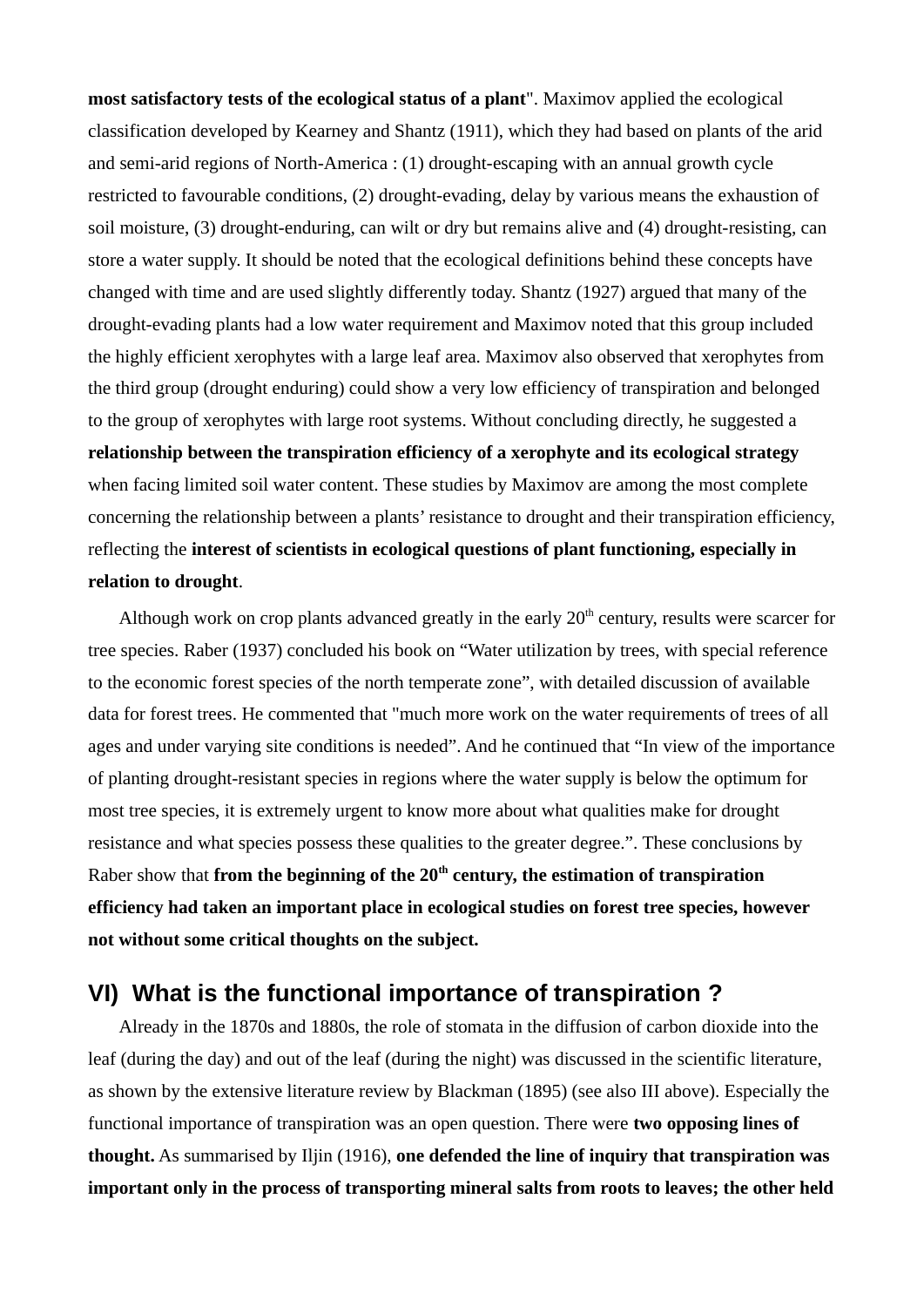**that the opening of stomata was necessary for absorbing the carbonic acid from the atmosphere, which leads to a loss of water and is described as an "inevitable evil"**. Iljin (1916) preferred the second line of investigation, and attributed a major role to the stomatal aperture, which controlled both the absorption of carbonic acid from the atmosphere and the loss of water. He concluded that in "physiologico-ecological" investigations assimilation should be studied together with transpiration. Methodological advances (Egle and Ernst 1949) as well as the development of the theories about the diffusion of gases, were applied to plants (Brown and Escombe 1900). These not only intensified research on the leaf-level relationship between assimilation and transpiration, but also allowed to study plant functioning in more detail. The major step forward, was the construction of an infrared gas analyser (URAS : in German "Ultrarotabsorptionsschreiber", IRGA, Infrared Gas Analyser) by Lehrer and Luft in 1938 (Luft 1943) at a laboratory of BASF, IG Farbenindustrie. Normally used in industry and mining, Egle and Ernst (1949) may have been the first to describe the use of the URAS for plant physiological measurements. By 1959, the URAS was routinely used for measuring stomatal resistance or transpiration in parallel and simultaneously with  $CO<sub>2</sub>$  assimilation, on the same leaf (Rüsch 1959). This was a great improvement on previous methods and let rapidly to a set of equations for calculating assimilation and stomatal conductance (Gaastra 1959).

Scarth (1927) argued that there would be little advantage for a plant to have a high rate of transpiration, but stressed the «... advantage of maintaining the fullest diffusive capacity of the stomata and the highest possible pressure of  $CO<sub>2</sub>$  in the intercellular spaces ». He concluded that the principal function of stomata «... is to regulate that very factor which is presumed to regulate them, viz. the concentration of  $CO<sub>2</sub>$  in the leaf or, respectively, in the guard cells ». Maskell (1928) tested this hypothesis experimentally and concluded that the rate of uptake of carbon dioxide was determined by variations in stomatal resistance and by resistances within the leaf. **The suggestion of a strong link between the leaf internal carbon dioxide concentration and leaf level WUE represented a large advance in the theoretical understanding of WUE.**

Penman and Schofield (1951) proposed, perhaps, the first theoretical link between leaf level **transpiration ratio** (leaf transpiration divided by assimilation) and the ratio of the coefficients of diffusion of water vapour and carbon dioxide in air, and the water vapour and carbon dioxide air-toleaf pressure gradients. Gaastra (1959) suggested that the leaf internal conductance to carbon dioxide is a pivotal point of the ratio of assimilation to transpiration and of the water economy of crop plants. Bierhuizen and Slatyer (1965) showed that the **transpiration ratio could be predicted** from water vapour and carbon dioxide gradients over a range of light intensities, temperatures and relative humidities. These studies were the first to suggest that **whole plant transpiration efficiency might be regulated in part by leaf functioning and is, therefore, predictable**. They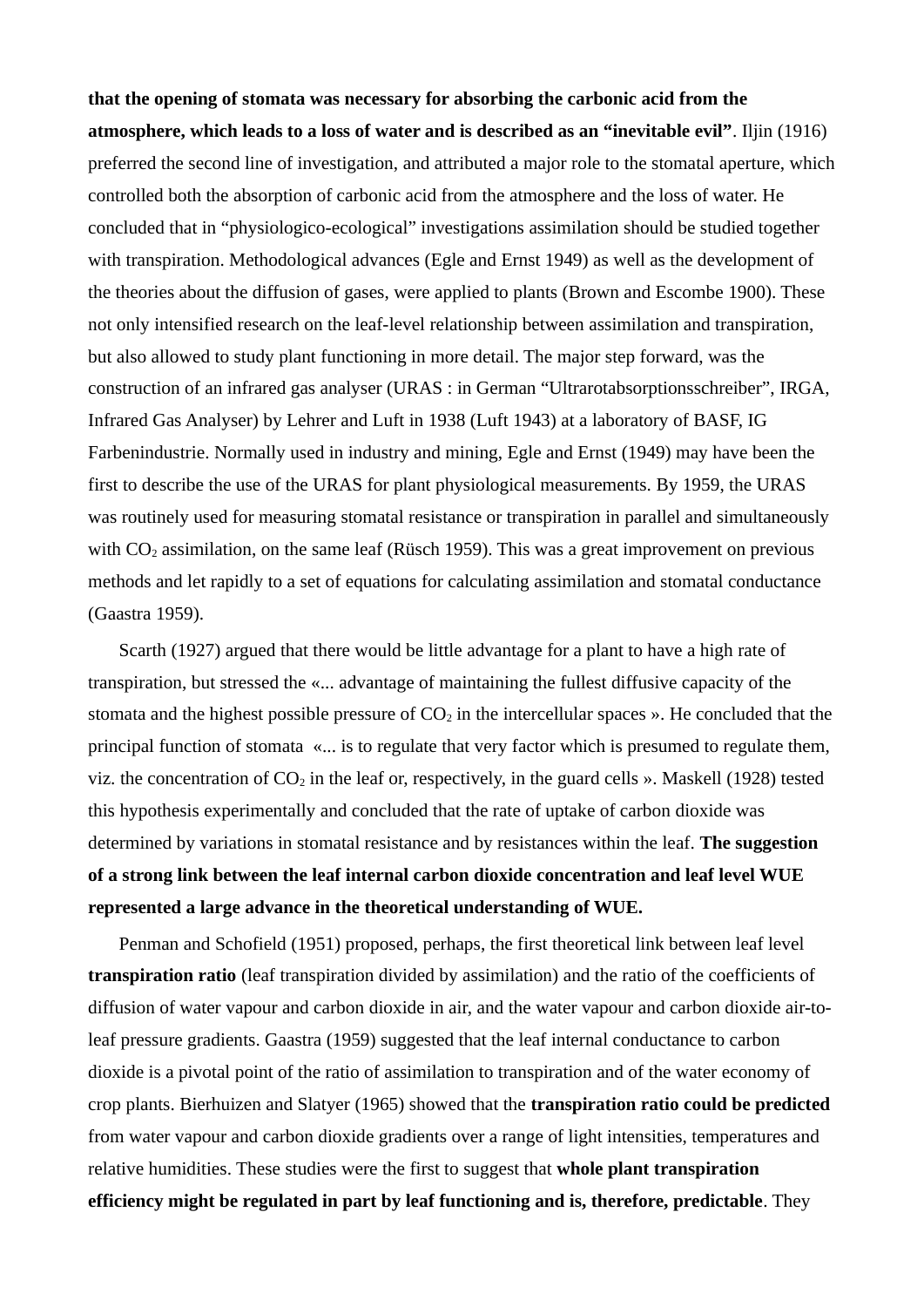opened new possibilities for plant improvement of drought resistance.

### **VII) How can the transpiration ratio be improved ?**

Because water is increasingly scarce in a warming world, Rüsch (1959) queried whether the luxury of highly transpiring tree species could be justified. He argued for selective breeding of tree species varieties with low transpiration-to-assimilation ratio T/A by means of minimising transpiration while maximising assimilation. Also Polster, Weise, and Neuwirth (1960) assessed the potential suitability of tree species to sites by their dry matter production and transpiration ratio. Troughton (1969) and Cowan and Troughton (1971) suggested that genetic selection of plant varieties could be used to improve the transpiration ratio by decreasing leaf internal resistance to carbon dioxide diffusion. Cowan and Farquhar (1977) built on this theme by proposing that **stomata might optimise carbon gain to water lost by varying the conductances to diffusion and thereby maximising the ratio of the mean assimilation rate to mean rate of evaporation in a fluctuating environment**. Approaches which target photosynthesis, stomatal opening, leaf internal resistance to carbon dioxide diffusion or stomatal optimization in order to improve plants performance have since been followed in plant breeding and have largely been reviewed elsewhere (e.g. Condon et al. 2004; Cregg 2004; Vadez et al. 2014).

#### **VIII) Intrinsic water use efficiency and carbon stable isotopes**

Another milestone towards contemporary research on water use efficiency was the use of stomatal conductance to water vapour by Farquhar and Rashke (1978) rather than transpiration and to calculate water use efficiency as assimilation divided by stomatal conductance. This definition allowed an estimation of water use efficiency resulting only from plant functioning, without a direct impact from leaf-to-air vapour pressure difference and was named by Meinzer, Ingamells, and Crisosto (1991) « **intrinsic water use efficiency** » (Wi). Knowledge of Wi facilitated the search for a genetic basis of within species variation, e.g. Brendel et al. (2002), Condon et al. (2002) and Chen et al. (2011).

Development of the **stable carbon isotope method for estimating Wi resulted in a widely applicable screening method, and a large increase of publications around plant water use efficiency**. Based on the two-step fractionation model (atmospheric  $CO<sub>2</sub>$  – leaf internal  $CO<sub>2</sub>$  – plant carbon) proposed by Park and Epstein (1960), various models explaining the difference in carbon isotope composition between atmospheric  $CO<sub>2</sub>$  and plant carbon were developed in the late 1970's and early 1980's, e.g. Grinsted (1977), Schmidt and Winkler (1979), Vogel (1980). Vogel's model contained many theoretical aspects which, however, lacked experimental understanding. In parallel, Farquhar (1980) developed a similar model, but resulted in a simple, elegant mathematical model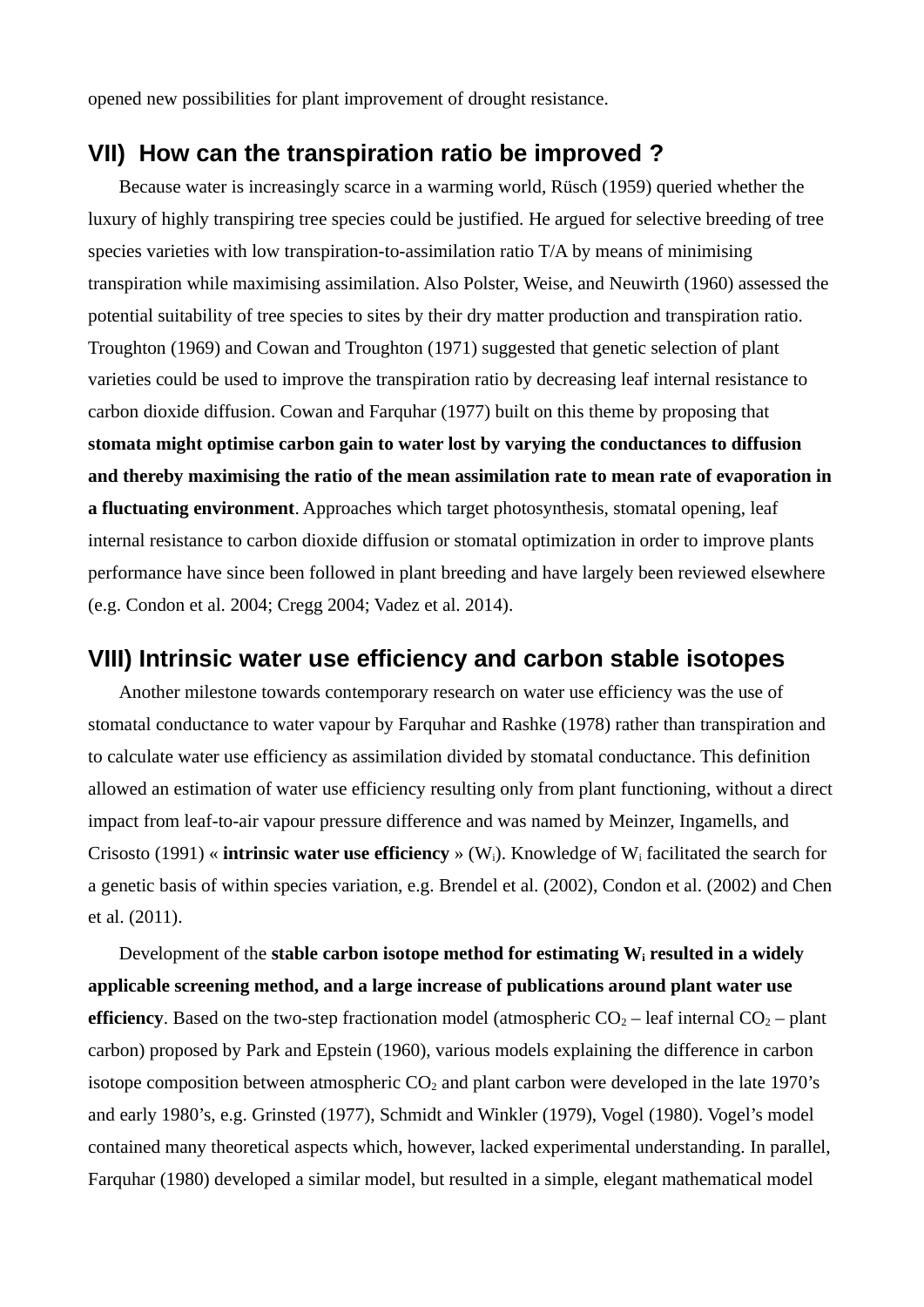relating plant natural abundance carbon isotope discrimination, relative to atmosphere, to the ratio of leaf internal to atmospheric  $CO_2$  concentration. This was, in turn, related to  $W_i$ . Experimental evidence showed that carbon isotope measurements, in wheat, reflected long-term water use efficiency (Farquhar, O'Leary, and Berry 1982) as well as whole plant transpiration efficiency (Farquhar and Richards 1984). They concluded that carbon isotope discrimination may provide an effective means to assess and improve WUE of water-limited crops. Strong correlations between whole plant TE and stable carbon isotope measurements of plant organic material were shown in a host of papers to be. Some of these papers were (1) for crops and other annuals (Hubick, Farquhar, and Shorter 1986, Ehleringer et al. 1990, Virgona et al. 1990); (2) for trees (Zhang and Marshall 1994, Picon, Guehl and Aussenac 1996, Roupsard, Joly and Dreyer 1998). The isotopic method has spread rapidly as a general estimator of WUE and continues to be used widely in screening programmes for plant improvement as well as in ecological research, e.g., Rundel, Ehleringer, and Nagy (1989) and notably used in tree rings (McCarroll and Loader 2004).

### **IX) Conclusions and Perspectives**

Water use efficiency is probably one of the oldest plant traits to stimulated across the centuries the interest of philosophers, theologians, Middle Age savants, and natural philosophers to modern plant scientists across different disciplines (plant physiology, ecophysiology, ecology, genetics, agronomy). The interest began as a purely philosophical one, progressed to thought experiments, toward an interest in plant functioning and its relationship to the environment. Already in the early Renaissance an experimentation was proposed, in a time when botany consisted mainly of naming plants (Morton 1981). It is then also an early example of an actually performed experimentation, the famous willow experiment by Van Helmont (1662) as well as of early "in laboratory" experimentation on plants (hydroponics experiments by Woodward in 1699). The decision what makes plants grow, between water or soil, kept natural philosophers busy up to the end of the  $18<sup>th</sup>$ century, when the assimilation of  $CO<sub>2</sub>$  was discovered and the question finally solved.

Early in the  $19<sup>th</sup>$  century, the interest turned to the amount of water that plants would need to grow, in the context of a developing research on agricultural practices (Morton 1981). Biomass was used to standardize the water losses which allowed comparisons among species (crops as well as trees) and a beginning study of the impact of different environmental variables.

At the end of the 19<sup>th</sup> century, knowledge on the functional aspects of  $CO<sub>2</sub>$  assimilation and the control of transpiration by stomata had sufficiently advanced, so that scientists started to reflect on the relationship between dry matter accumulation and transpiration. Was transpiration only a physical process or was there a physiological control ? Was transpiration regulated by the dry matter production ? Or does the stomatal opening determine the rate of  $CO<sub>2</sub>$  assimilation ? Similarly to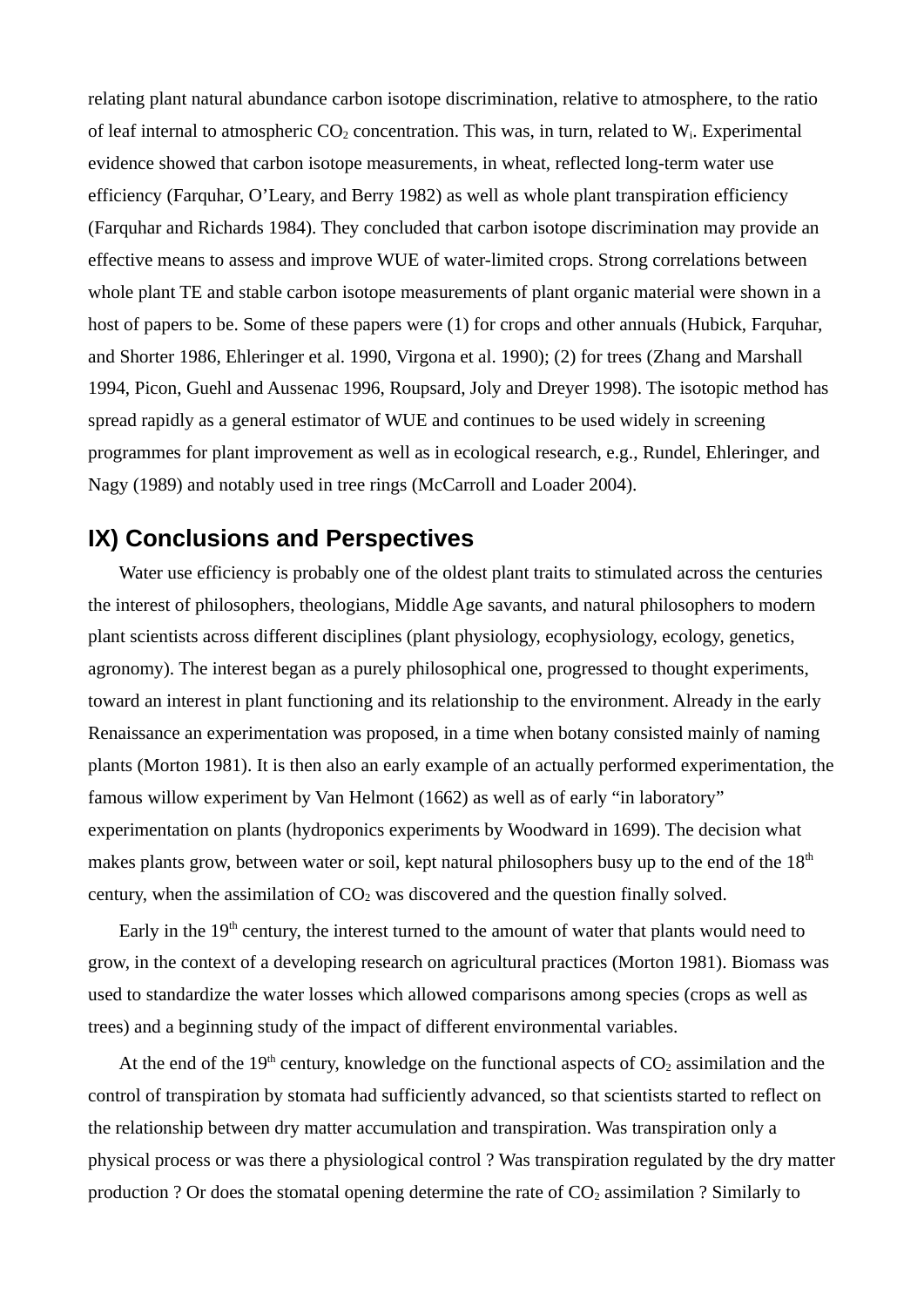photosynthesis (Nickelsen 2007), research on water use efficiency followed a path from the whole plant to molecular mechanisms.

At the turn of the  $20<sup>th</sup>$  century, the study of species differences became more intensive (especially for crops) as well as the study impact of soil and climatic variables on the water requirement with a clear aim of improving agricultural practices, as show early examples from the United States Department of Agriculture (Briggs and Shantz 1913a, Briggs and Shantz 1914). At the beginning of the 20th century, observations of large differences in water requirement among plant species resulted rapidly the question "why" this was the case. As the discipline of "physiological ecology" developed, "water requirement" was inverted into an "efficiency", reflecting an evolution from standardizing transpiration to a trait in its own right. This introduced ecological questions about the adaptation of plants to dry environments and its relation to transpiration efficiency. Further, a stronger interest in within species variations became apparent and counter intuitive results stimulated the discussion about ecological strategies. Methodological and theoretical advances in the mid  $20<sup>th</sup>$  century showed the central role of stomata in the control of the transpiration as well as the assimilation of  $CO<sub>2</sub>$ . The phrase "inevitable evil" for transpiration was coined, but also the idea that stomata might optimize water losses, and thus the objective that transpiration efficiency might be improved by breeding. Studies on all levels of water use efficiency increased exponentially in the  $20<sup>th</sup>$  century, especially with the development of measurements of stable carbon isotopes in plant organic matter as an estimator of leaf level water use efficiency in the second half of the century. In parallel, modelling approaches were developed to scale from leaf level WUE to whole plant TE, e.g., Cernusak et al. (2007) and to the field or canopy, e.g. Tanner and Sinclair (1983).

At least from the beginning of the  $20<sup>th</sup>$  century onwards, also critical views on the relationship between water requirement and its relation to growth mostly in terms of yield, were published (Dachnowski 1914). Viets (1962) asked "Is maximum water use efficiency desirable?", especially in terms of crop production. Sinclair, Tanner, and Bennett (1984) considered different options for improving water use efficiency, however concurs that most of these have important limitations or drawbacks. This discussion is ongoing, as can be seen by the article published by Blum (2009): "Effective use of water (EUW) and not water-use efficiency (WUE) is the target of crop yield improvement under drought stress". Still, many publications ask the question of how water use efficiency relates to the improvement of productivity of crops in water-limited environments (Araus et al. 2002; Passioura and Angus 2010), with some success stories of selecting for higher WUE (Condon et al. 2002) and positive notes on space on improvement, especially using molecular approaches (Chen, Chang, and Anyia 2011; Tuberosa 2012). Exploration and application of transpiration efficiency, at the whole plant level, and it derivatives at other levels are still a very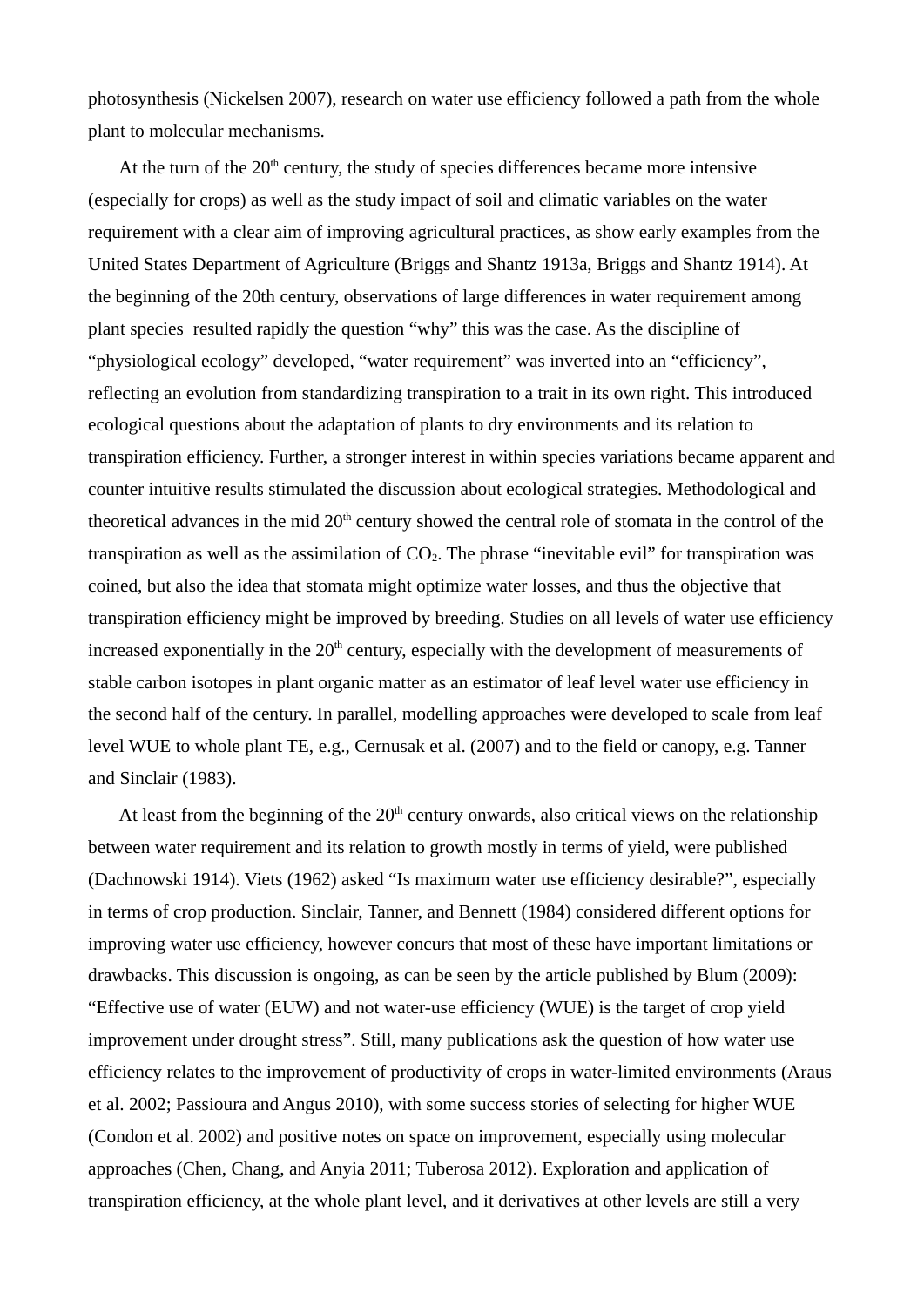active research field across nearly all levels of botanical research : concerning very rapid processes at the leaf level (Vialet-Chabrand et al. 2016), up-to-date genetic and genomic approaches for breeding (Dharmappa et al. 2019; Torre et al. 2019), studying local adaptation of plants to their environment in a population genetic context (Eckert et al. 2015) or an ecological context (Pellizzari et al. 2016), water use efficiency from the plant to the ecosystem (Medlyn et al. 2017; Tallec et al. 2013), estimated at the population level (Rötzer et al. 2013; Dekker et al. 2016) or modelling up to the global earth level (Cernusak et al. 2019), just to name a few. Thus the first curiosity of greek philosophers has motivated scientists through history, with many exciting discoveries still to come.

### **Acknowledgements**

Much of the historical background is based on A.G. Morton's "History of Botanical Sciences" as well as to Frank N Egerton's "A History of the Ecological Sciences" series in the "Bulletin of the Ecological Society of America". The author is also largely indebted to C. Schuchardt from the Staatsbetrieb Sachsenforst for help with the quest for rare German publications. The author would also like to thank E. Dreyer and JM Guehl (both from the SILVA Unit at INRAE Nancy, France) who commented on an earlier version of the draft, J. Williams (University of Sussex) who made many valuable suggestions and improved language, L.L. Handley-Raven for extensive language improvements, and J.A. Raven for commenting on the final version.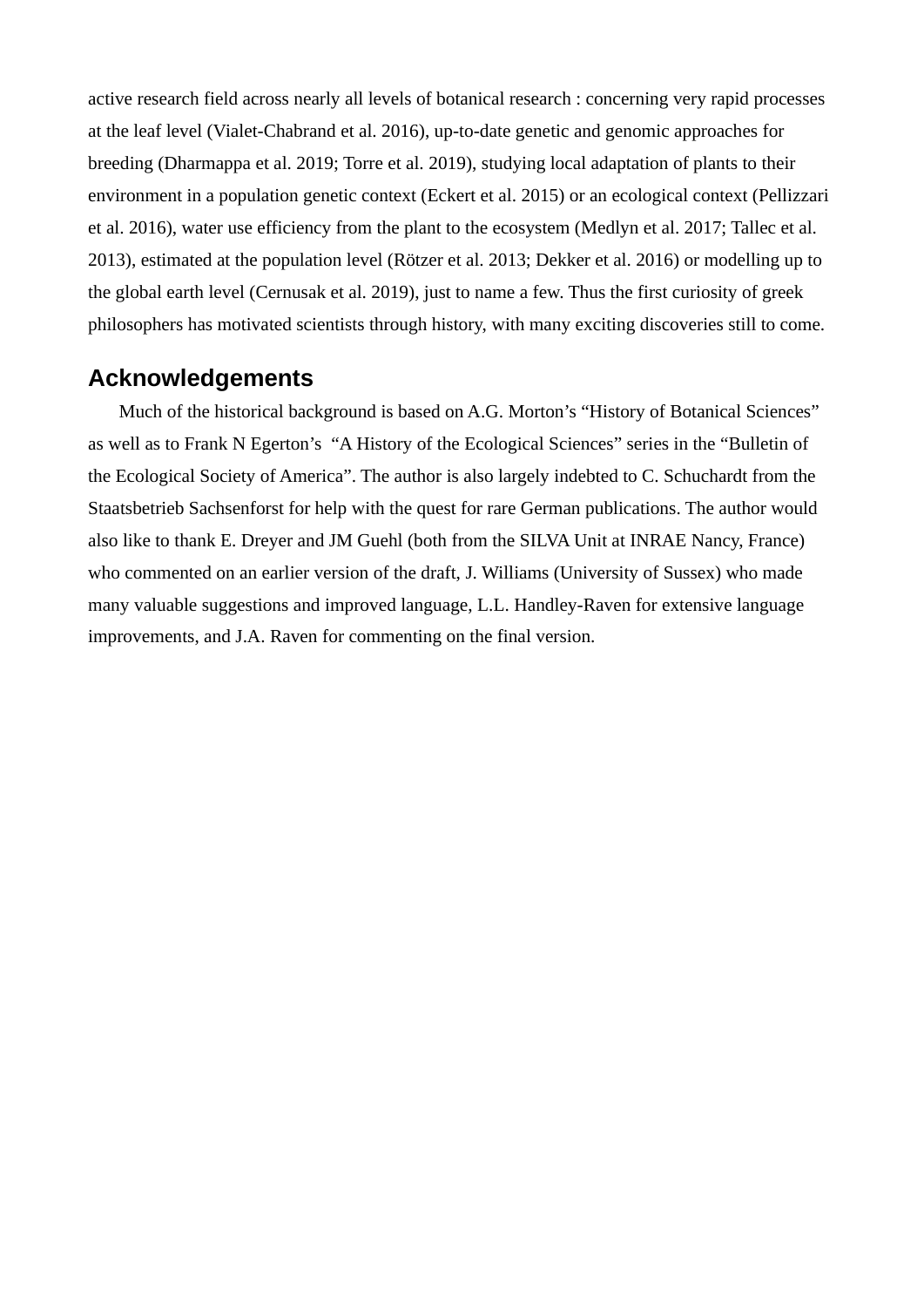# **Bibliography**

- Araus, J L, G A Slafer, M P Reynolds, and C Royo. 2002. "Plant Breeding and Drought in C3 Cereals: What Should We Breed For?" *Annals of Botany* 89: 925–40.
- Bates, C G. 1923. "Physiological Requirements of Rocky Mountain Trees." *Journal of Agricultural Research* 24: 97–164.
- Bierhuizen, JF, and RO Slatyer. 1965. "Effect of Atmospheric Concentration of Water Vapour and CO2 in Determining Transpiration-Photosynthesis Relationships of Cotton Leaves." *Agricultural Meteorology* 2: 259–70.
- Black, J. 1756. "Experiments upon Magnesia Alba, Quicklime, and Some Other Alcaline Substances." *Essays and Observations, Physical and Literary* 2: 157–225.
- Blackman, FF. 1895. "XI. Experimental Researches on Vegetable Assimilation and Respiration.— No. II. On the Paths of Gaseous Exchange between Aerial Leaves and the Atmosphere." *Philosophical Transactions of the Royal Society B* 186: 503–62.
- Blum, A. 2009. "Effective Use of Water (EUW) and Not Water-Use Efficiency (WUE) Is the Target of Crop Yield Improvement under Drought Stress." *Field Crops Research* 112: 119–23.
- Bonnet, Charles. 1754. *Recherches Sur l'Usage Des Feuilles Dans Les Plantes*. Göttingen: Elie Luzac, Fils.
- Boyle, Robert. 1661. *The Sceptical Chymist*. London: J. Cadweill for J. Crooke.
- Brendel, O, D Pot, C Plomion, P Rozenberg, and J-M Guehl. 2002. "Genetic Parameters and QTL Analysis of D13C and Ring Width in Maritime Pine." *Plant, Cell and Environment* 25 (8): 945–53.
- Briggs, L J, and H L Shantz. 1913a. "The Water Requirement of Plants. I. Investigations in the Great Plains in 1910 and 1911." *U.S. Department of Agriculture Bureau of Plant Industry Bulletin* 284: 1–48.
- ———. 1913b. "The Water Requirement of Plants. II. A Review of the Literature." *U.S. Department of Agriculture Bureau of Plant Industry Bulletin* 285: 1–96.
- ———. 1914. "Relative Water Requirement of Plants." *Journal of Agricultural Research* 3 (1): 1– 64.
	- ———. 1917. "The Water Requirement of Plants as Influenced by Environment." In *Proceedings of the Second Pan American Scientific Congress*, 95–107.
- Brown, HT, and F Escombe. 1900. "VIII. Static Diffusion of Gases and Liquids in Relation to the Assimilation of Carbon and Translocation in Plants." *Philosophical Transactions of the Royal Society B* 193(185-193): 223–91.
- Brown, PL, and WD Shrader. 1959. "Grain Yields, Evapotranspiration, and Water Use Efficiency of Grain Sorghum under Different Cultural Practices." *Agronomy Journal* 51 (6): 339–43.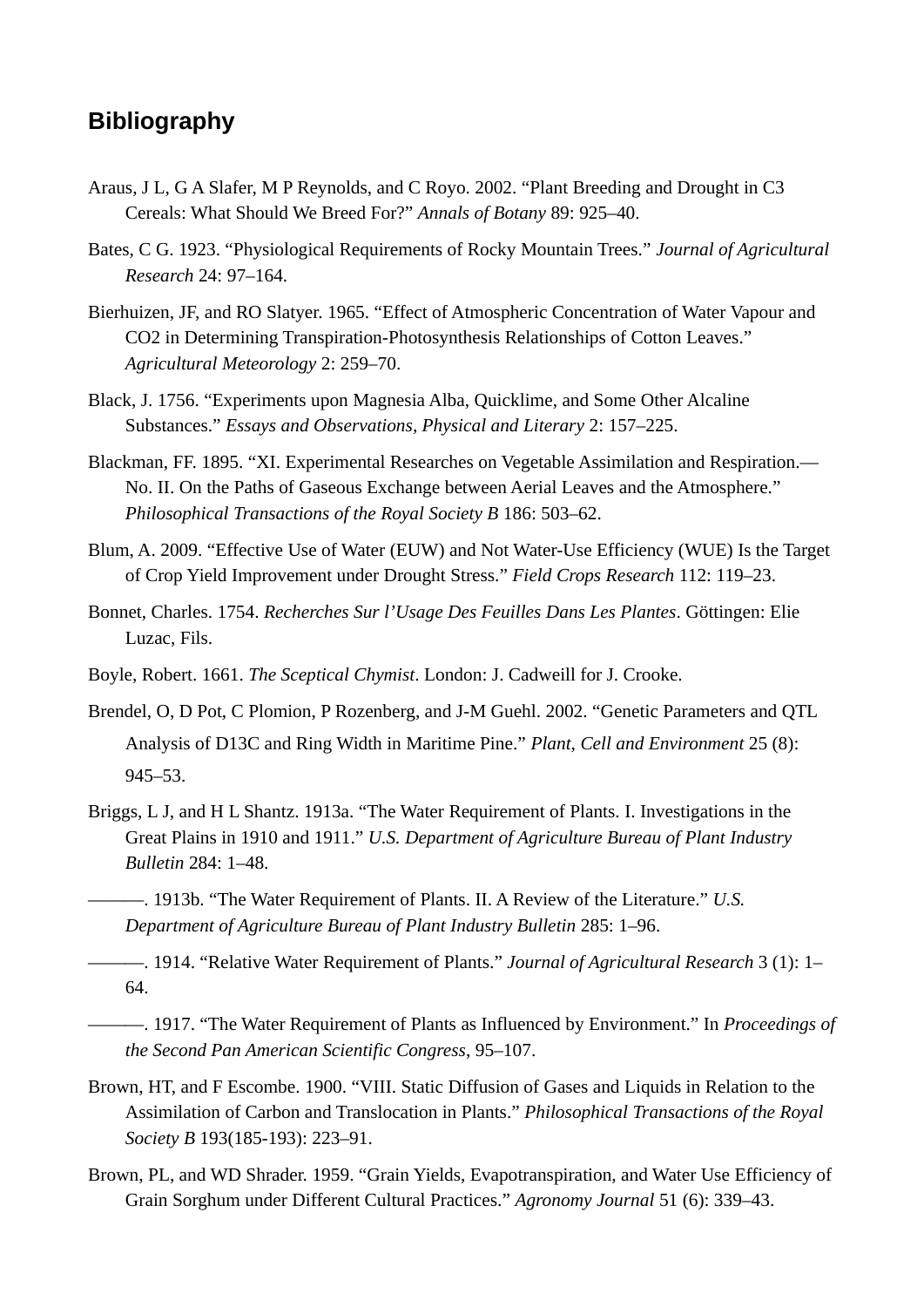- Bugler, G. 1950. "Un Précurseur de La Biologie Expérimentale : Edme Mariotte." *Revue d'histoire Des Sciences et de Leurs Applications* 3 (3): 242–50.
- Burgerstein, Alfred. 1887. "Materialien Zu Einer Monographie Betreffend Die Erscheinungen Der Transpiration Der Pflanzen." *Verhandlungen Der Zoologisch-Botanischen Gesellschaft in Wien* 37: 691–782.

———. 1889. "Materialien Zu Einer Monographie , Betreffend Die Erscheinungen Der Transpiration Der Pflanzen . II. Theil." *Verhandlungen Der Zoologisch-Botanischen Gesellschaft in Wien* 39: 399–464.

- Cernusak, Lucas A, Jorge Aranda, John D Marshall, and Klaus Winter. 2007. "Large Variation in Whole-Plant Water-Use Efficiency among Tropical Tree Species." *New Phytologist* 173: 294– 305.
- Cernusak, Lucas A, Vanessa Haverd, Oliver Brendel, Didier Le Thiec, Jean-marc Guehl, and Matthias Cuntz. 2019. "Robust Response of Terrestrial Plants to Rising CO 2." *Trends in Plant Science*, 1–9.
- Chen, Jing, Scott X Chang, and Anthony O Anyia. 2011. "Gene Discovery in Cereals through Quantitative Trait Loci and Expression Analysis in Water-Use Efficiency Measured by Carbon Isotope Discrimination." *Plant Cell and Environment* 34: 2009–23.
- Condon, A G, R A Richards, G J Rebetzke, and G D Farquhar. 2002. "Improving Intrinsic Water-Use Efficiency and Crop Yield." *Crop Science* 42: 122–31.

———. 2004. "Breeding for High Water-Use Efficiency." *Journal of Experimental Botany* 55: 2447–60.

- Cowan, I R, and G D Farquhar. 1977. "Stomatal Function in Relation to Leaf Metabolism and Environment." In *Integration of Activity in the Higher Plant*, 471–505. University Press.
- Cowan, I R, and JH Troughton. 1971. "The Relative Role of Stomata in Transpiration and Assimilation." *Planta* 97: 325–36.
- Cregg, BM. 2004. "Improving Drought Tolerance of Trees: Theoretical and Practical Considerations." In *Acta Horticulturae Evaluation, Production and Use, XXVI International Horticultural Congress: Nursery Crops; Development*, 147–58. AUG 11-17, 2002.
- Dachnowski. 1914. "Transpiration in Relation to Growth and to the Successional and Geo-Graphical Distribution of Plants." *Ohio Naturalist* 14: 241–51.
- Daubeny, Charles. 1836. "On the Action of Light upon the Atmosphaere." *Philos. Transact. R. Soc.*, 149.
- Dehérain, MPP. 1869. "L'évaporation de l'eau et La Decomposition de l'acide Carbonique Par Les Feuilles Des Végétaux." *Aannales Des Sciences Naturelles - Botanique*.
- Dekker, Stefan C., Margriet Groenendijk, Ben B.B. Booth, Chris Huntingford, and Peter M. Cox. 2016. "Spatial and Temporal Variations in Plant Water-Use Efficiency Inferred from Tree-Ring, Eddy Covariance and Atmospheric Observations." *Earth System Dynamics* 7 (2): 525– 33.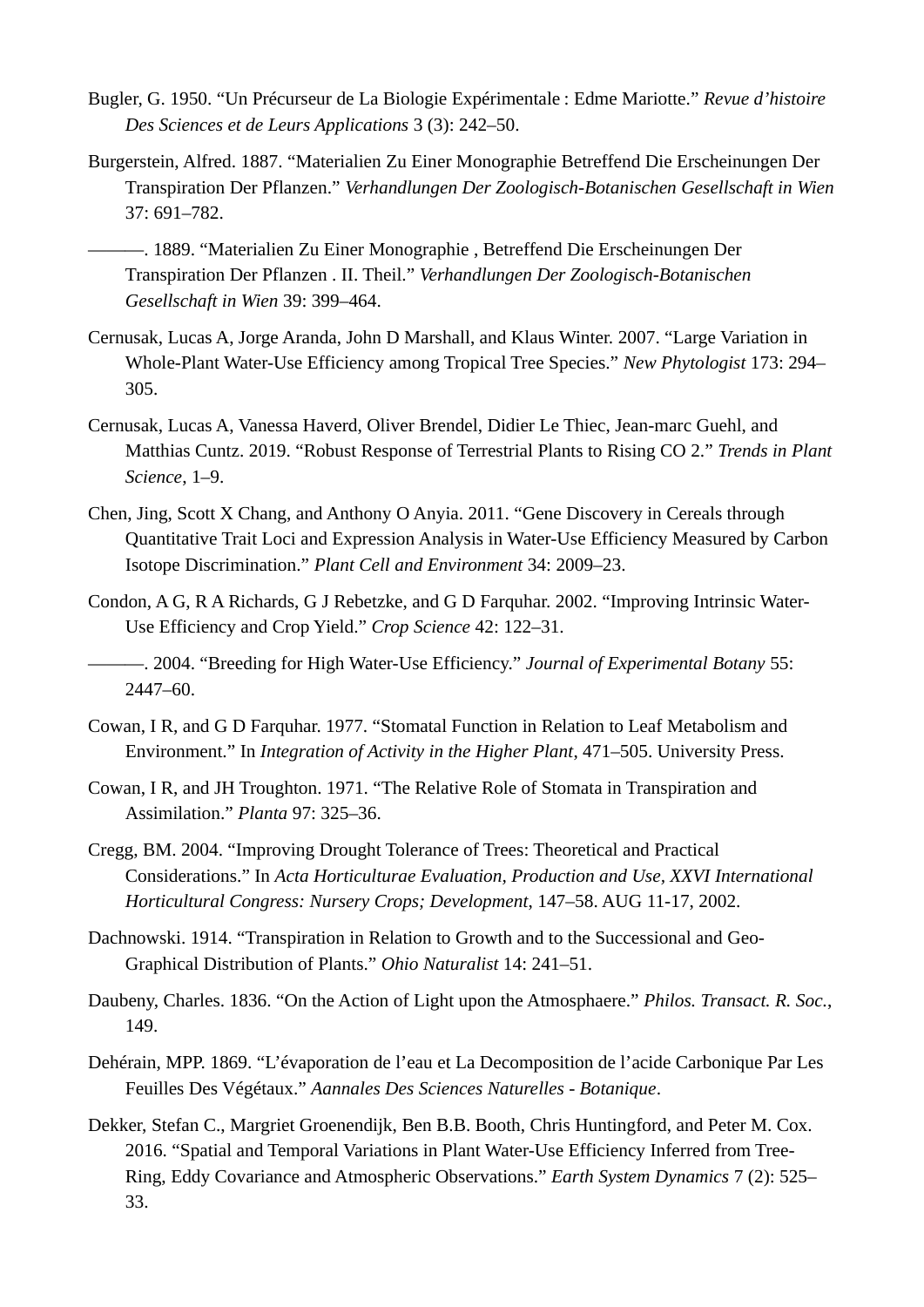- Dharmappa, Prathibha M., Pushpa Doddaraju, Mohankumar V. Malagondanahalli, Raju B. Rangappa, N. M. Mallikarjuna, Sowmya H. Rajendrareddy, Ramachandra Ramanjinappa, et al. 2019. "Introgression of Root and Water Use Efficiency Traits Enhances Water Productivity: An Evidence for Physiological Breeding in Rice (Oryza Sativa L.)." *Rice* 12 (1).
- Dietrich, Th. 1872. "Ueber Die Durch Unsere Culturpflanzen Verdunsteten Wassermengen." *Mitth. Des Landw. Centralver. Für Den Regierungsbezirk Cassel*, 343.
- Dreibelbis, FR, and LL Harrold. 1958. "Water-Use Efficiency of Corn, Wheat, and Meadow Crops." *Agronomy Journal* 50 (9): 500–5003.
- Eckert, Andrew J., Patricia E. Maloney, Detlev R. Vogler, Camille E. Jensen, Annette Delfino Mix, and David B. Neale. 2015. "Local Adaptation at Fine Spatial Scales: An Example from Sugar Pine (Pinus Lambertiana, Pinaceae)." *Tree Genetics and Genomes* 11 (3).
- Egerton, Frank N. 2004a. "A History of the Ecological Sciences, Part 12: Invertebrate Zoology and Parasitology During the 1500s." *Bulletin of the Ecological Society of America*, no. January: 27–31.
	- ———. 2004b. "A History of the Ecological Sciences, Part 13: Broadening Science in Italy and England, 1600–1650." *Bulletin of the Ecological Society of America*, no. July: 110–19.
- ———. 2004c. "A History of the Ecological Sciences, Part 14: Plant Growth Studies in the 1600s." *Bulletin of the Ecological Society of America*, no. October: 208–13.

———. 2005. "A History of the Ecological Sciences, Part 16: Robert Hooke and the Royal Society of London." *Bulletin of the Ecological Society of America*, no. April: 93–101.

- Egerton, Frank N. 2001a. "A History of the Ecological Sciences : Early Greek Origins." *Bulletin of the Ecological Society of America*, no. January: 93–97.
- ———. 2001b. "A History of the Ecological Sciences, Part 2: Aristotle and Theophrastos." *Bulletin of the Ecological Society of America*, no. April: 149–52.
	- ———. 2001c. "A History of the Ecological Sciences, Part 4: Roman Natural History." *Bulletin of the Ecological Society of America*, no. October: 243–46.
	- ———. 2002. "A History of the Ecological Sciences, Part 7: Arabic Language Science: Botany, Geography, and Decline." *Bulletin of the Ecological Society of America*, no. October: 261–66.

———. 2003. "A History of the Ecological Sciences , Part 10 : Botany during the Italian Renaissance and Beginnings of the Scientific Revolution." *Bulletin of the Ecological Society of America*, no. July: 130–37.

- ———. 2008. "A History of the Ecological Sciences, Part 28: Plant Growth Studies During the 1700s." *Bulletin of the Ecological Society of America*, no. April: 159–75.
- Egle, K, and A Ernst. 1949. "Die Verwendung Des Ultrarotabsorptionsschreibers Für Die Vollautomatische Und Fortlaufende CO2-Analyse Bei Assimilations-Und Atmungsmessungen an Pflanzen." *Zeitschrift Für Naturforschung B* 4 (6): 351–60.

Ehleringer, JR, JW White, DA Johnson, and M Brick. 1990. "Carbon Isotope Discrimination,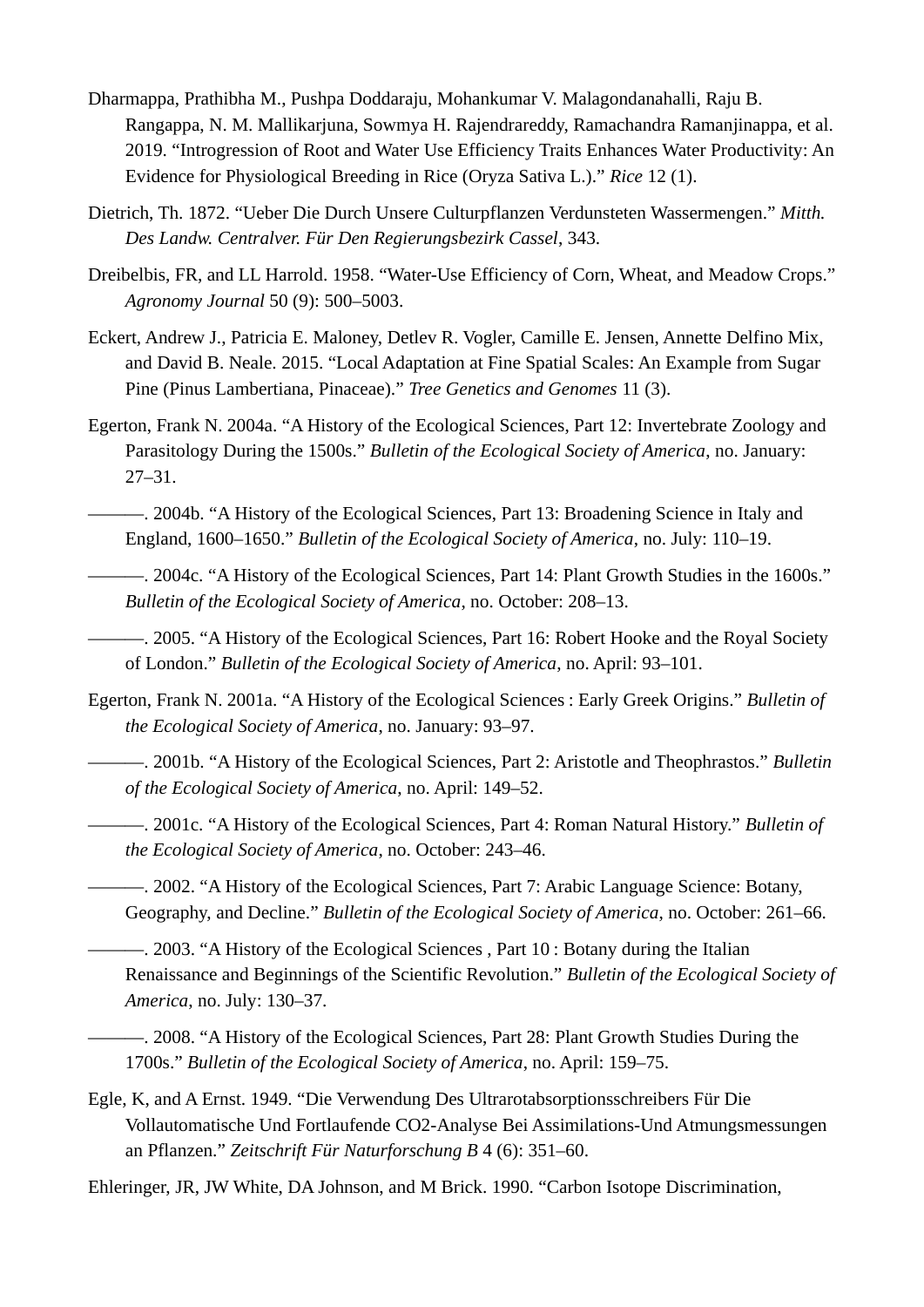Photosynthetic Gas Exchange, and Transpiration Efficiency in Beans and Range Grasses." *Acta Oecologia* 11 (4): 611–25.

- Farquhar, G D, M H O'Leary, and J A Berry. 1982. "On the Relationship between Carbon Isotope Discrimination and the Intercellular CO2-Concentration in Leaves." *Australian Journal of Plant Physiology* 9: 121–37.
- Farquhar, G D, and K Rashke. 1978. "On the Resistance to Transpiration of the Sites of Evaporation within the Leaf." *Plant Physiology* 61: 1000–1005.
- Farquhar, G D, and P A Richards. 1984. "Isotopic Composition of Plant Carbon Correlates with Water-Use Efficiency of Wheat Genotypes." *Australian Journal of Plant Physiology* 11: 539– 52.
- Farquhar, GD. 1980. "Carbon Isotope Discrimination by Plants: Effects of Carbon Dioxide Concentration and Temperature via the Ratio of Intercellular and Atmospheric CO2 Concentrations." In *Carbon Dioxide and Climate: Australian Research*, 105–10. Canberra: Australian Academy of Science.
- Farsky, F. 1877. "Ueber Die Wasserverdunstung von Korn, Gerste Und Erbse." *Chemické Listy [Chemische Blätter]* tom L.
- Fittbogen, J. 1871. "Altes Und Neues Aus Dem Leben Der Gerstenpflanze." *Landwirtschaftliche Versuchs-Stationen*, 81-.
- Gaastra, P. 1959. "Photosynthesis of Crop Plants as Influenced by Light, Carbon Dioxide, Temperature, and Stomatal Diffusion Resistance." *Mededeelingen van de Landbouwhoogeschool Wageningen* 59 (13): 1–68.
- Grew, Nehemiah. 1682. *The Anatomy of Plants*.
- Grinsted, MJ. 1977. "A Study of the Relationships between Climate and Stable Isotope Ratios in Tree Rings." University of Waikato PhD Thesis.
- Hales, S. 1727. *Vegetable Staticks, or, An Account of Some Statical Experiments on the Sap in Vegetables : Being an Essay towards a Natural History of Vegetation : Also, a Specimen of an Attempt to Analyse the Air, by a Great Variety of Chymio-Statical Experiments*. London: W. and J Innys and T Woodward.
- Hellriegel. 1871. "Wie Viel Wasser Beanspruchen Unsere Getreidearten Zur Production Einer Vollen Ernte?" *Amtliches Vereinsblatt Des Landwirtlischaftlichen Provincial-Vereins Fuer Die Mark Brandenburg Und Niederlausitz* 3: 60–62.
- Hellriegel, H. 1883. *Beiträge Zu Den Naturwiss. Grundlagen Des Ackerbaus*. F. Vieweg und Sohn, Braunschweig.
- Helmont, JB van. 1662. *Oriatrike or Physick Refined*. Edited by translated by John Chandler. London: Lodowick Loyyd.
- Hershey, D. 2003. "Misconceptions about Helmont's Willow Experiment." *Plant Science Bulletin* 49 (3): 78–83.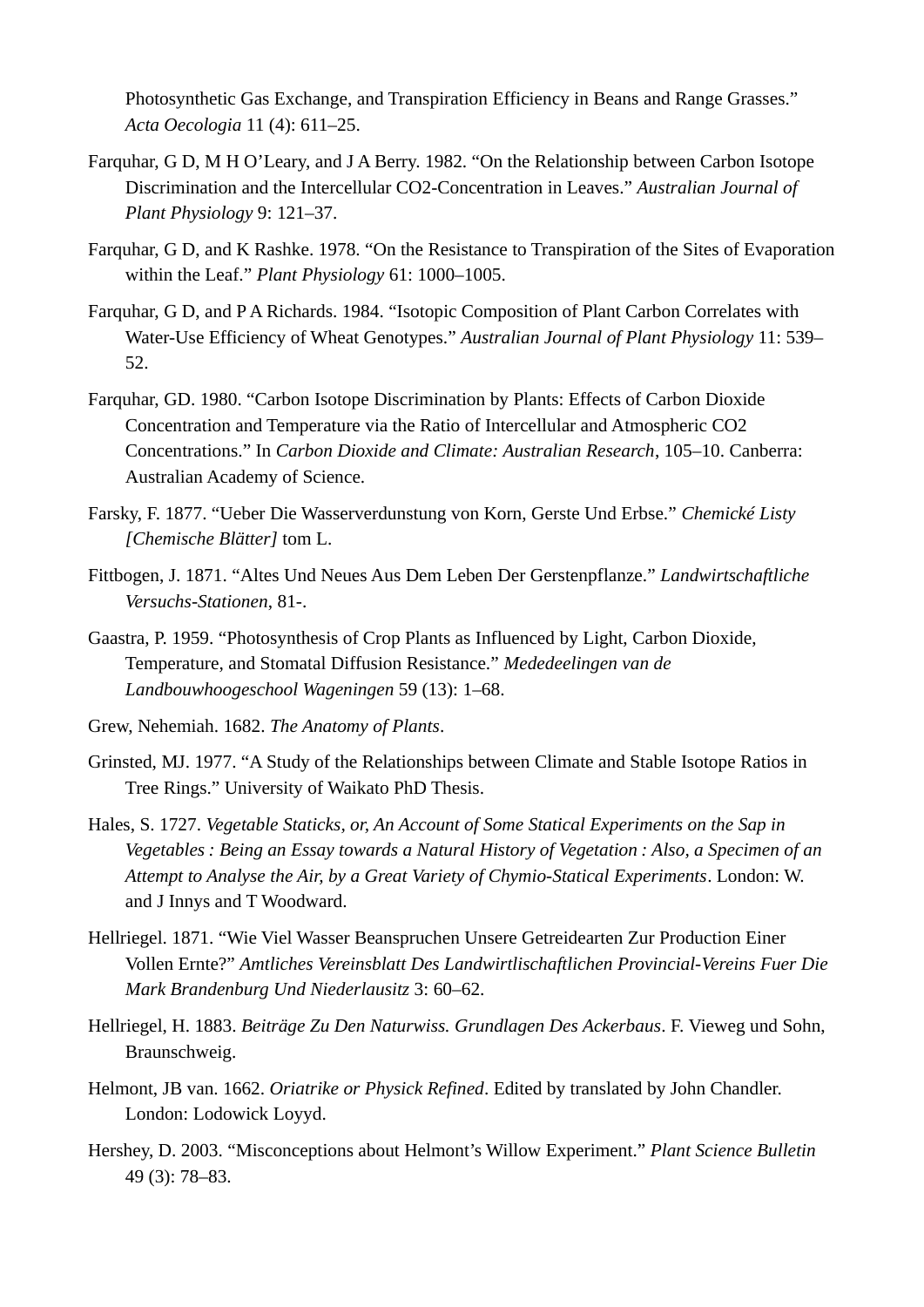- Hobart, C, and K Harris. 1946. *Fitting Cropping Systems to Water Supplies in Central Arizona*. Tucson, AZ, USA: College of Agriculture, University of Arizona.
- Höhnel, Franz R von. 1879. "Ueber Die Wasserverbrauchsmengen Unserer Forstbäume Mit Beziehung Auf Die Forstlich-Meteorologischen Verhältnisse." *Wollny - Forschungen Aus Dem Gebiet Der Agricultur-Physik* tom II: 398–421.
- Hopkins, J. 1996. *Nicholas of Cusa on Wisdom and Knowledge*. Minneapolis: Arthur Banning Press.
- Hubick, KT, GD Farquhar, and R Shorter. 1986. "Correlation between Water-Use Efficiency and Carbon Isotope Discrimination in Diverse Peanut (Arachis) Germplasm." *Australian Journal of Plant Physiology* 13: 803–16.
- Iljin, VS. 1916. "Relation of Transpiration to Assimilation in Steppe Plants." *Journal of Ecology* 4 (2): 65–82.
- Ingen-Housz, J. 1779. *Experiments Upon Vegetables, Discovering Their Great Power of Purifying the Common Air in the Sunshine and of Injuring It in the Shade and at Night*. London.
- Kearney, T H, and H L Shantz. 1911. "The Water Economy of Dry-Land Crops." *Yearbook of the United States Department of Agriculture* 10: 351–62.
- Kiesselbach, T. 1916. "Transpiration as a Factor in Crop Production." *Bulletin of the Agricultural Experiment Station of Nebraska* 6.
- King, FH. 1889. "Soil Physics." *Annual Report of the Agricultural Experiment Station of the University of Wisconsin* 6: 189–206.
- Kolkunov, W. 1905. "Contributions to the Problem of Breeding Drought Resistant Crop Plants. I. Anatomical and Physiological Investigations of the Degree of Xerophily of Certain Cereals." *Mém. Polytech. Inst. Kiev.* 5.
- Lavoisier, Antoine-Laurent. 1770. "Sur La Nature de l'eau et Sur Les Expériences Par Lesquelles on a Prétendu Prouver La Possibilité de Son Changement En Terre." *Mémoires de l'Académie Des Sciences*, 73.
- Lawes, J B. 1850. "Experimental Investigation into the Amount of Water Given." *Journal of the Horticultural Society, London* 5: 38–63.

———. 1851. "Report upon Some Experiments Undertaken at the Suggestion of Professor Lindley, to Ascertain the Comparative Evaporating Properties of Evergreen and Deciduous Trees. ." *Journal of the Horticultural Society of London* 6: 227–42.

- Lazenby, Elizabeth Mary. 1995. "The Historia Plantarum Generalis of John Ray: Book I A Translation and Commentary." Newcastle University PhD thesis.
- Leather, J W. 1910. "Water Requirements of Crops in India." *Memoirs of the Department of Agriculture in India. Chemical Series* 1: 133-154 (3.

———. 1911. "Water Requirements of Crops in India. — II." *Memoirs of the Department of Agriculture in India. Chemical Series* 1 (10): 205–81.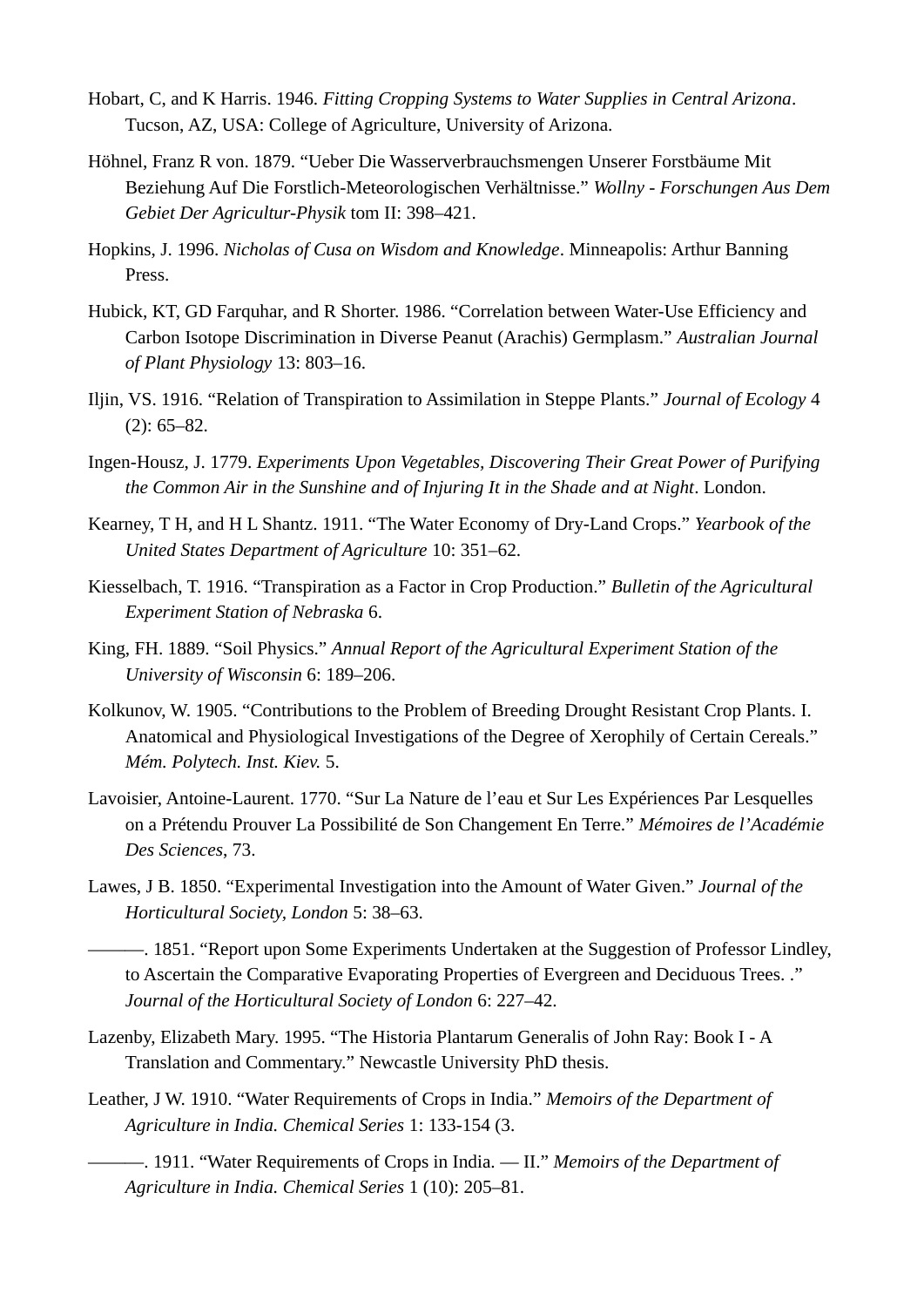- Lévesque, Mathieu, Rolf Siegwolf, Matthias Saurer, Britta Eilmann, and Andreas Rigling. 2014. "Increased Water-Use Efficiency Does Not Lead to Enhanced Tree Growth under Xeric and Mesic Conditions." *New Phytologist* 203 (1): 94–109.
- Linares, JC, and JJ Camarero. 2012. "From Pattern to Process: Linking Intrinsic Water‐use Efficiency to Drought‐induced Forest Decline." *Global Change Biology* 18 (3): 1000–1015.
- Luft, KF. 1943. "Über Eine Neue Methode Der Registrierenden Gasanalyse Mit Hilfe Der Absorption Ultraroter Strahlen Ohne Spektrale Zerlegung." *Zeitschrift Für Technische Physik* 24 (5): 97–104.
- Malpighii, Marcelli. 1675. *Anatome Plantarum*. London: Johannis Martyn.
- Marié-Davy, Hippolyte. 1869. "Evaporation Du Sol et Des Plantes." *Journal d'Agriculture Pratique* tome 2.
- Marié-Davy, Hippotyle. 1874. "Note Sur La Quantité d'eau Consommée Par Le Froment Pendant Sa Croissance." *Comptes Rendus Hebdomadaires Des Séances de l'Académie Des Sciences (France)*, 208.
- Maskell, EJ. 1928. "Experimental Researches on Vegetable Assimilation and Respiration. XVII.— The Diurnal Rhythm of Assimilation in Leaves of Cherry Laurel at 'Limiting' Concentrations of Carbon Dioxide." *Philosophical Transactions of the Royal Society B* 102 (720): 467–87.
- Maximov, N A. 1929. *The Plant in Relation to Water*. George Allen & Unwin LTD London.
- Maximov, N A, and V Alexandrov. 1917. "The Water Requirement and Drought Resistance of Plants." *Travaux Du Jardin Botanique de Tiflis* 19: 139–94.
- McCarroll, D, and N J Loader. 2004. "Stable Isotopes in Tree Rings." *Quaternary Science Reviews* 23super ar: 771–801.
- Medlyn, Belinda E., Martin G. De Kauwe, Yan Shih Lin, Jürgen Knauer, Remko A. Duursma, Christopher A. Williams, Almut Arneth, et al. 2017. "How Do Leaf and Ecosystem Measures of Water-Use Efficiency Compare?" *New Phytologist*.
- Meinzer, F C, J L Ingamells, and C Crisosto. 1991. "Carbon Isotope Discrimination Correlates with Bean Yield of Diverse Coffee Seedling Populations." *HortScience* 26 (11): 1413–14.
- Möbius, M. 1901. *Die Anatomie Der Pflanzen I: And II. Theil*. Leipzig: Engelmann, W.
- Mohl, H. 1856. "Welche Ursachen Bewirken Die Erweiterung Und Verengung Der Spaltöffnungen ?" *Botanische Zeitung* 14: 697–704.
- Moldenhawer, JJ. 1812. *Beyträge Zur Anatomie Der Pflanzen*.
- Montgomery, EG. 1911. "Methods of Determinng the Water Requirements of Crops." *Proceedings, American Society of Agronomy* 3: 261–83.
- Moore, Barrington. 1924. "Reviewed Work: Physiological Requirements of Rocky Mountain Trees by Carlos G. Bates." *Ecology* 5 (3): 298–302.
- Morton, AG. 1981. *History of Botanical Science: An Account of the Development of Botany from*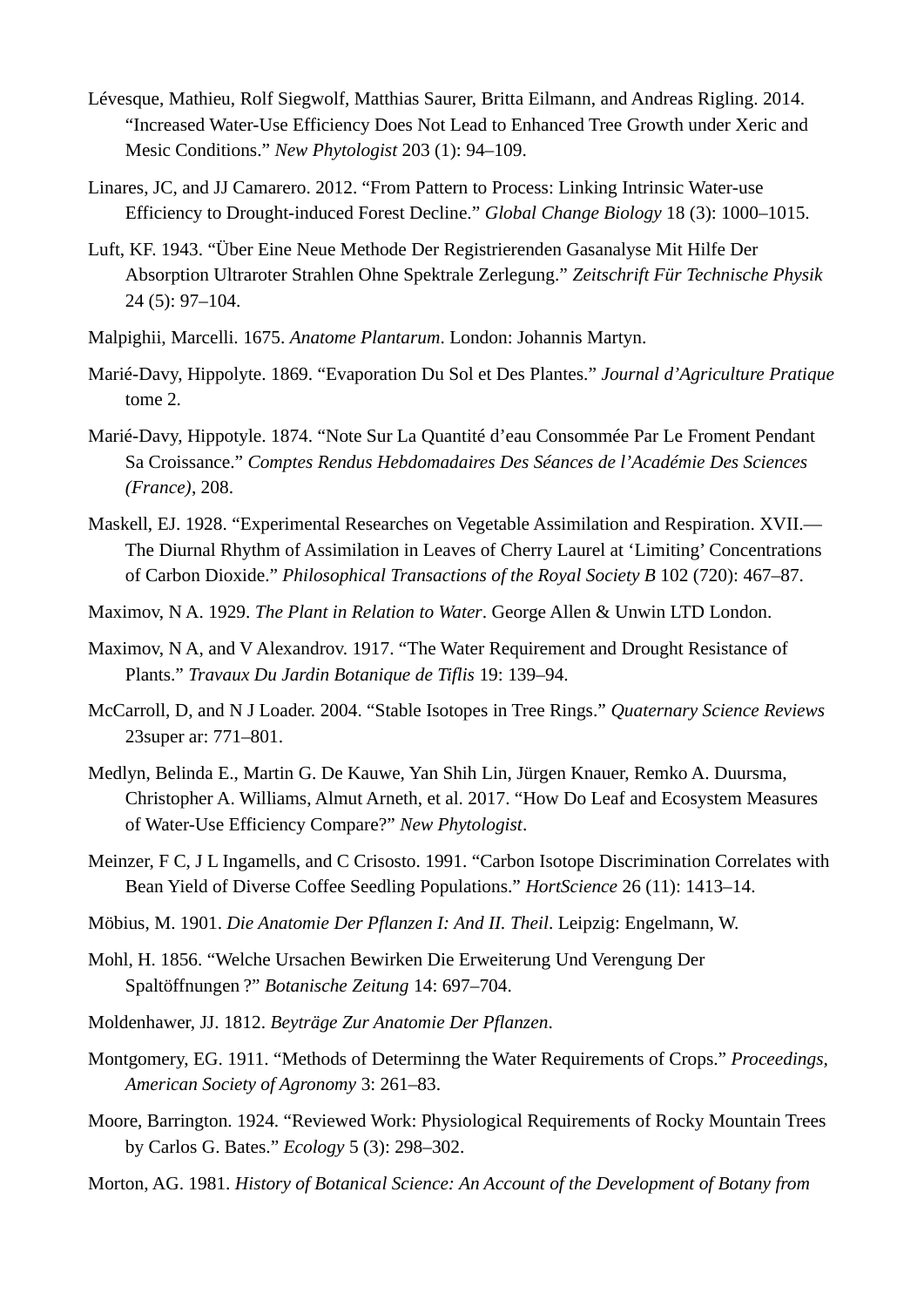*Ancient Times to the Present Day*. London: Academic Press.

- Nickelsen, K. 2007. "From Leaves to Molecules: Botany and the Development of Photosynthesis Research." *Annals of the History and Philosophy of Biology* 12: 1–40.
- Park, R, and S Epstein. 1960. "Carbon Isotope Fractionation during Photosynthesis." *Geochimica et Cosmochimica Acta* 21: 110–26.
- Passioura, J B, and J F Angus. 2010. "Improving Productivity of Crops in Water-Limited Environments." *Advances in Agronomy* 106: 37–75.
- Pellizzari, Elena, J. Julio Camarero, Antonio Gazol, Gabriel Sangüesa-Barreda, and Marco Carrer. 2016. "Wood Anatomy and Carbon-Isotope Discrimination Support Long-Term Hydraulic Deterioration as a Major Cause of Drought-Induced Dieback." *Global Change Biology* 22 (6): 2125–37.
- Penman, H T, and R K Schofield. 1951. "Some Physical Aspects of Assimilation and Transpiration." *Symposia of the Society of Experimental Biology* 5: 115–29.
- Perrault, Claude. 1680. *Essais de Physique*. Paris: Jean Baptiste Coignard.
- Picon, C, J-M Guehl, and G Aussenac. 1996. "Growth Dynamics, Transpiration and Water-Use Efficieny in Quercus Robur Plants Submitted to Elevated CO2 and Drought." *Annales Des Sciences Forestieres* 53: 431–46.
- Polster, H, G Weise, and G Neuwirth. 1960. "Ecological Researches on the CO2 Balance [Net Assimilation] and Water Economy of Some Tree Species in Sand and Alkali Soils in Hungary." *Archiv Für Forstwesen* 9 (11): 947–1014.
- Porter, Roy. 1979. "John Woodward; 'A Droll Sort of Philosopher.'" *Geological Magazine* 116 (5): 335–43.
- Priestley, J. 1775. *Experiments and Observations on Different Kinds of Air*. London.
- Raber, O. 1937. *Water Utilization by Trees, with Special Reference to the Economic Forest Species of the North Temperate Zone*. *US Department of Agriculture Miscellaneous Publications*. Vol. 257. Washington DC.
- Ray, John. 1686. *Historia Plantarum*. The Royal Society of London.
- ———. 1691. *The Wisdom of God Manifested in the Works of Creation*.
- Roeser, J. 1940. "The Water Requirement of Rocky Mountain Conifers." *Journal of Forestry* 38: 24–26.
- Rötzer, T, Y Liao, K Goergen, G Schüler, and H Pretzsch. 2013. "Modelling the Impact of Climate Change on the Productivity and Water-Use Efficiency of a Central European Beech Forest." *Climate Research* 58 (1): 81–95.
- Roupsard, O, H I Joly, and E Dreyer. 1998. "Variability of Initial Growth, Water-Use Efficiency and Carbon Isotope Discrimination in Seedlings of Faidherbia Albida (Del.) A. Chev., a Multipurpose Tree of Semi-Arid Africa. Provenance and Drought Effects." *Annales Des Sciences Forestieres* 55 (3): 329–48.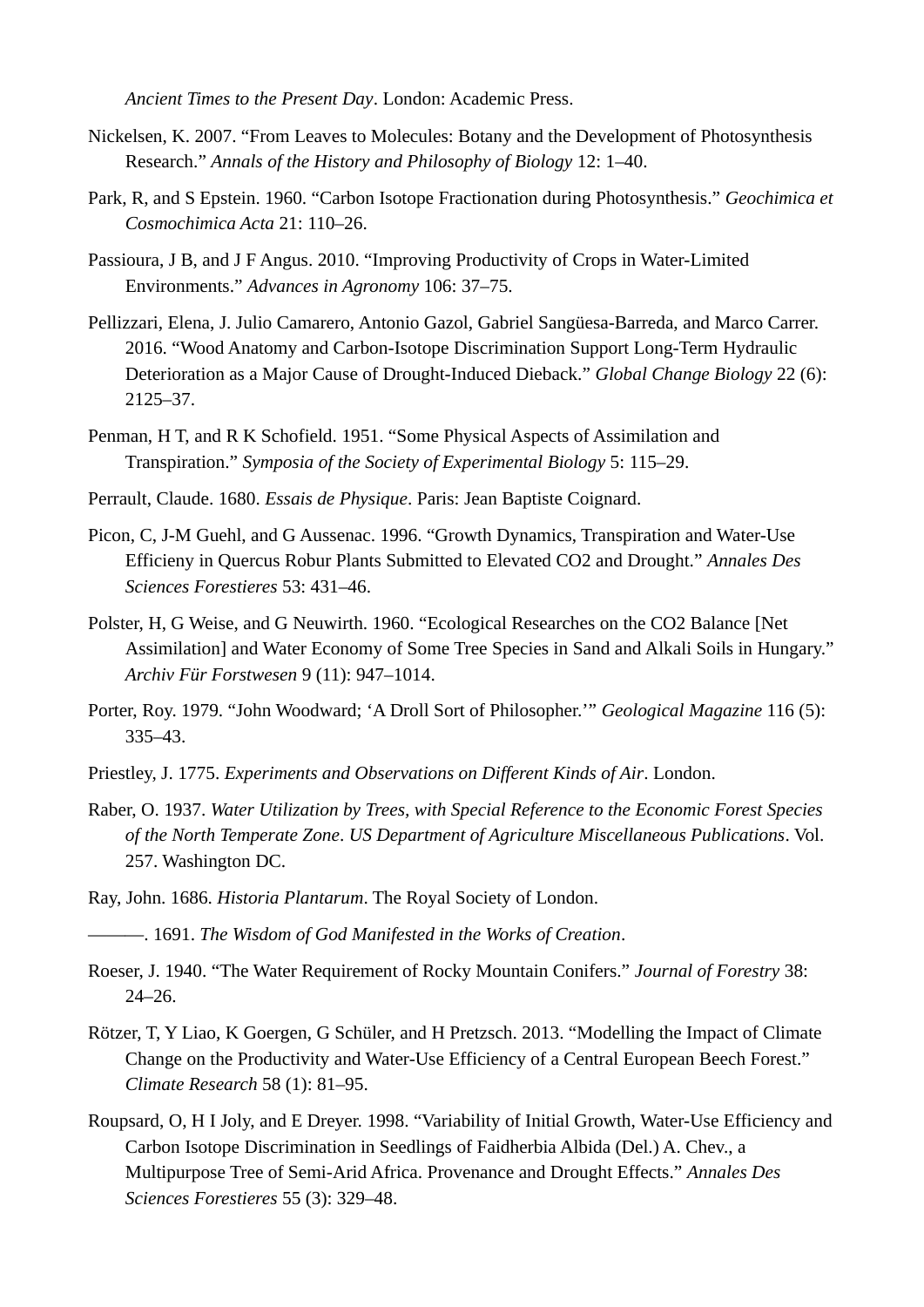- Rundel, PW, JR Ehleringer, and K Nagy. 1989. *Stable Isotopes in Ecological Research*. New York: Springer-Verlag.
- Rüsch, J. 1959. "Das Verhältnis von Transpiration Und Assimilation Als Physiologische Kenngröße, Untersucht an Pappelklonen." *Theoretical and Applied Genetics* 29 (8): 348–54.
- Saussure, NT de. 1804. *Chemische Untersuchungen Über Die Vegetation*. Edited by A german translation 1890 by Wieler. Leipzig, 1890.
- Scarth, G W. 1927. "Stomatal Movement: Its Regulation and Regulatory Role A Review." *Protoplasma* 2: 498–511.
- Schleiden, M. J. von. 1849. *Grundzüge Der Wissenschaftlichen Botanik*. 3rd ed. Leipzig: Verlag von Wilhelm Engelmann.
- Schmidt, H-L, and FJ Winkler. 1979. "Einige Ursachen Der Variationsbreite von D13C-Werten Bei C3- Und C4-Pflanzen." *Berichte Der Deutschen Botanischen Gesellschaft* 92: S 185-191.
- Schröder, M. 1895. "The Transpiration of Various Crop Plants." *Agric. and Forestry*, 320–36.
- Shantz, H L. 1927. "Drought Resistance and Soil Moisture." *Ecology* 8: 145–57.
- Sharrock, Robert. 1660. *The History of the Propagaion & Improvement of Vegetables*. Oxford: A. Lichfield.
- Sinclair, T R, C B Tanner, and J M Bennett. 1984. "Water-Use Efficiency Crop Production." *BioScience* 34 (1): 36–40.
- Sorauer, P. 1880. "Studien Über Verdunstung." *Wollny Forschungen Auf Dem Gebiete Der Agrikultur-Physik* tom 3: 351–490.
- Spedding, J, RL Ellis, and DD Heath. 1900. *The Works of Francis Bacon*. Boston: Houghton, Mifflin and Company.
- Stanhill, G. 1986. "John Woodward a Neglected 17th Century Pioneer of Experimental Botany." *Israel Journal of Botany* 35 (3–4): 225–31.
- Tallec, T, P Béziat, N Jarosz, V Rivalland, and E Ceschia. 2013. "Crops' Water Use Efficiencies in Temperate Climate: Comparison of Stand, Ecosystem and Agronomical Approaches." *Agricultural and Forest Meteorology* 168: 69–81.
- Tanner, C B, and T R Sinclair. 1983. "Efficient Water Use in Crop Production: Research or Re-Search?" *Limitations to Efficiet Water Use in Crop Production*, 1–27.
- Thornthwaite, CW. 1947. "Climate and Moisture Conservation." *Annals of the Association of American Geographers* 37 (2): 87–100.
- Tomic, Sacha, Michelle Cussenot, and Erwin Dreyer. 2005. "La Lumière et Les Plantes : Histoire de La Découverte de La « photosynthèse », 1779-1804." In *La Lumière Au Siècle Des Lumières et Aujourd'hui: Art et Science*, edited by Jean-Pierre Changeux, 145–61. Paris: Odile Jacob.
- Torre, Amanda R De La, Daniela Puiu, Charles H Langley, David B Neale, Marc W Crepeau, Kristian Stevens, and Steven L Salzberg. 2019. "Genomic Architecture of Complex Traits in